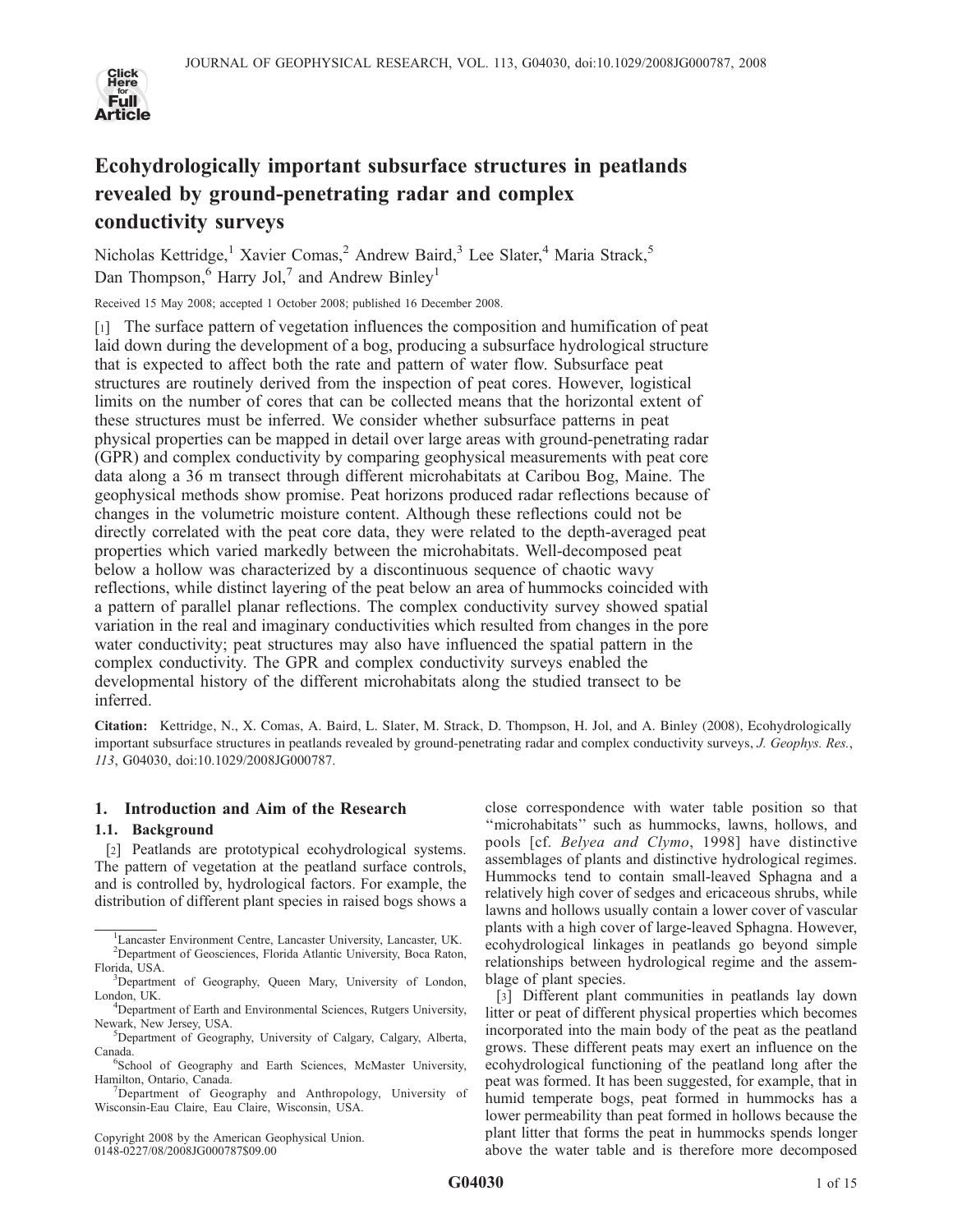than the litter in hollows [cf. Belyea and Baird, 2006; see also Boelter, 1969]. The degree of decomposition of peat will also vary according to the plant species making up the peat, with peat containing vascular plant remains often being more decomposable than that containing Sphagnum remains [cf. Frolking et al., 2001; Moore et al., 2007]. If hummocks persist in the peatland landscape, the peat laid down in them may form ''columns'' of lower-permeability peat. If hummocks coalesce to form ridges, the lowerpermeability peat may form curtain-like structures in the peat deposit [Belyea and Baird, 2006]. The pattern of lowerand higher-permeability peat in the peat deposit can be expected to affect both rates and patterns of water flow through the peat and, therefore, the spatial pattern of hydrological regimes (e.g., water table regime) across the peatland [Belyea and Baird, 2006], which in turn may affect the patterning of vegetation. Such ecohydrological feedbacks have been explored numerically by Swanson and Grigal [1988] and Couwenberg and Joosten [2005], who used simple cellular models to show that complex patterns of vegetation and of peat transmissivity may emerge from relatively simple interactions between vegetation type and water table position. However, a problem of such studies is that they have not been tested with field data. Although some paleoecological work has shown the spatial continuity of structures within bodies of peat [e.g., Barber, 1981], such work relies on the inspection of faces of peat in peatlands that are being cut for peat. Most studies of the subsurface properties of peat use a relatively small number of boreholes (several tens of holes) in which vertical changes in peat type are mapped but from which horizontal variations can only be inferred (if boreholes are constructed along transects).

[4] To test models such as those of Swanson and Grigal [1988] and *Couwenberg and Joosten* [2005] and to improve understanding of how subsurface structures within a peat deposit might affect patterns of water flow, it would be very useful if the peat could be mapped noninvasively and in detail over large areas. In theory, information about the level of decomposition of the peat can be obtained using geophysical methods such as ground-penetrating radar (GPR) and complex conductivity.

#### 1.2. Ground-Penetrating Radar

[5] GPR is a geophysical technique for noninvasively identifying changes in the dielectric permittivity between soil layers [e.g., *Huisman et al.*, 2003]. A transmitting antenna generates a high-frequency electromagnetic (EM) wave that penetrates the subsurface and returns to a receiving antenna as a sequence of reflections from the boundaries between materials with contrasting EM properties, such as the boundary between different types of peat or peats with different levels of saturation. The velocity of this EM wave is primarily controlled by the relative dielectric permittivity. Two types of commonly applied GPR reflection surveys are (1) the common offset, where a fixed spacing is maintained between antennae as they are moved stepwise at fixed intervals along a transect, and (2) the common midpoint (CMP) gather, where the antennae are sequentially moved apart at fixed intervals on either side of the measurement position. Common offset measurements are used to construct a transect of the changing physical properties through the ground, recorded as a sequence of reflections in time at each measurement position along the transect. CMP surveys are commonly used to determine the subsurface velocity of the EM wave. With knowledge of the subsurface velocity, the depth of the reflections identified in the common offset measurements can be calculated. In addition, the subsurface velocity can provide a bulk measure of the dielectric permittivity of the peat and can be attributed to changes in peat porosity or saturation [Comas et al., 2008] (see Jol and Bristow [2003] and Neal [2004] for further details on survey geometry and applications).

[6] GPR has been used for peat deposit profiling for more than 20 years, proving very useful for characterizing the overall depth of peat deposits and the suborganic lithology [Worsfold et al., 1986; Jol and Smith, 1991; Nobes and Warner, 1991; Lapen et al., 1996]. The boundary between the peat and the underlying mineral sediment is clearly identifiable because of the strong EM wave reflection resulting from the sharp reduction in the volumetric moisture content between the peat and the underlying mineral soil [e.g., Comas et al., 2004]. This strong EM reflection enables the peat depth to be mapped at a high spatial resolution [Worsfold et al., 1986]. However, the stratigraphic information on the peat profile that can be obtained from GPR measurements is less clear. Radar reflection profiles within peat often show a pattern of reflections [cf. Comas et al., 2004]. Theimer et al. [1994] suggested that these reflections strongly match variations in peat moisture content (although no radar profiles were presented). However, Warner et al. [1990] could only identify the boundary between uppermost poorly decomposed peat (''acrotelm'') and underlying well-decomposed peat (''catotelm'') [cf. Ingram, 1978], and Worsfold et al. [1986] suggested a lack of correlation between peat properties and radar reflections.

[7] Although the identification of the boundaries between individual peat horizons from GPR measurements may prove problematic, the potential of GPR to identify the developmental history of different parts of a peatland has not been evaluated. For example, the reflection profile of an area of peatland that has shown numerous switches between different microhabitats may contrast clearly with the reflection profile of a microhabitat that has persisted over the development of the bog. Therefore, instead of attempting to produce direct correlations between the location of peat horizons and EM reflections [e.g., Worsfold et al., 1986], GPR may be applied to identify different ''developmental zones'' of peat.

#### 1.3. Complex Conductivity

[8] The complex conductivity,  $\sigma^*$ , of a material is composed of the in-phase (real) conductivity,  $\sigma'$ , and out-ofphase (imaginary) conductivity,  $\sigma$ ":

$$
\sigma^* = \sigma' + i\sigma'',\tag{1}
$$

where  $i = \sqrt{-1}$ . The real conductivity is a measure of how strongly a material supports the flow of electrical current, and the imaginary conductivity is a measure of the polarization, the storage of electrical charge.

## 1.3.1. Real Conductivity

[9] Below the water table, the real conductivity of peat depends on the pore fluid conductivity, the biogenic gas content (i.e., degree of saturation), and the physical prop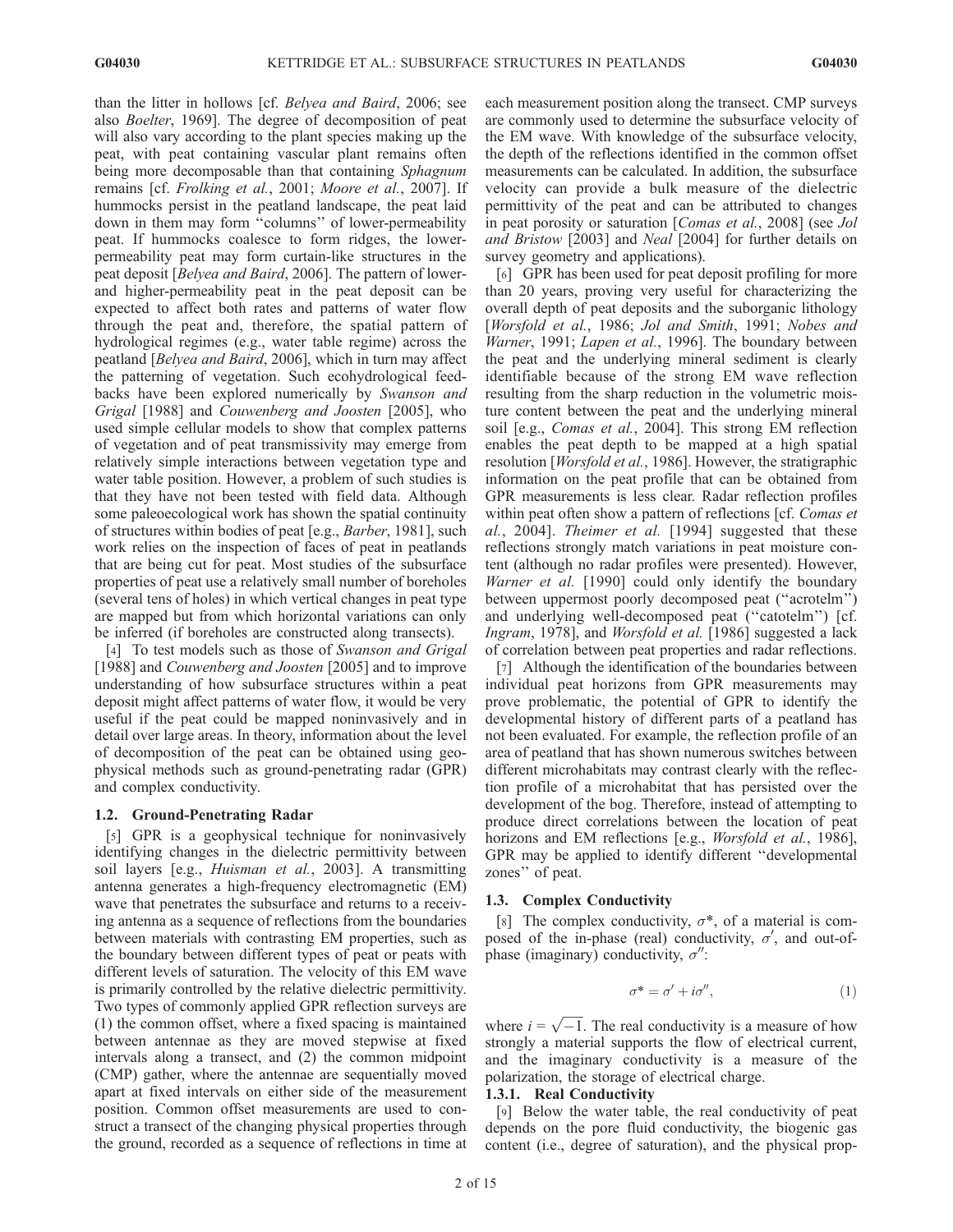erties of the peat matrix (porosity and surface area) [Theimer et al., 1994; Comas and Slater, 2004; Slater et al., 2007]. The commonly applied parallel electrolytic and surface conduction model may be used for defining the relationship between these properties [e.g., Comas and Slater, 2004] for peat soils:

$$
\sigma' = \theta_{\text{eff}}^m S^n \sigma_w + \sigma_{\text{surf}}, \qquad (2)
$$

where  $\theta_{\text{eff}}$  is the effective porosity, S is the saturation,  $\sigma_w$  is the pore fluid conductivity,  $\sigma_{\text{surf}}$  is the surface conductivity (conduction within the electrical double layer that forms at the solid-fluid interface),  $n$  is the saturation exponent, and  $m$ is the ''cementation'' factor, which depends on the shape of the pores and their interconnectedness. The first term on the right side of equation (2), Archie's law [Archie, 1942], accounts for the electrolytic current flow through the pore water. Although Archie's law has been parameterized for numerous geological materials, few attempts have been made to parameterize the equation for organic soils. Slater et al. [2007] suggest that a value for the saturation exponent of  $\approx$ 1.3 is appropriate for poorly decomposed Sphagnum peat. However, they emphasize the approximate nature of this value, with the need for future laboratory experiments to constrain it further.

[10] *Comas and Slater* [2004] show that the first term on the right side of equation (2) must be adapted to simulate the electrical properties of peat under varying pore water conductivities. Their adapted equation accounts for the dilation of the pore space resulting from the flocculation of humic acids located on the surface of the peat fibers. They also suggest that the surface conduction component  $(\sigma_{\text{surf}};$  equation (2)) can be approximated by its linear dependence on the imaginary conductivity,  $\sigma''$  (section 1.3.2). The adapted version of equation (2), with the exclusion of  $\theta_{\text{eff}}^m$ and  $S^n$ , is

$$
\sigma' = \sigma_{\rm el} + \sigma_{\rm surf} = A \sigma_w^b + C \sigma''(\sigma_w), \tag{3}
$$

where  $\sigma_{el}$  is the electrolytic conduction and A, b, and C are constants. Comas and Slater [2004] found that A equaled 1.29, b equaled 1.42, and C equaled 63 for a peat sample collected at a depth of  $1.0-1.25$  m at Caribou Bog, Maine, USA. Although this model accurately simulates  $\sigma'$  of Comas and Slater's [2004] calibration samples, the model has not been widely evaluated and thus should only be applied with some caution. For example, the model failed to simulate conductivity measurements obtained by Slater et al. [2007], possibly because the peat type looked at differed substantially from the peat types studied by Comas and Slater [2004].

## 1.3.2. Imaginary Conductivity

[11] The  $\sigma''$  is a measure of the storage of charge in the electrical double layer that forms at the solid-fluid interface. Unlike  $\sigma'$ , which aggregates the electrolytic and surface conduction into a single measure of conductivity (equation (2)),  $\sigma''$  is a function solely of the interfacial surface. The  $\sigma''$ therefore offers an additional, more distinct, measure of the structural attributes of a material than  $\sigma'$  and may improve the distinction between different peat types. Although the dependence of  $\sigma''$  on the structural attributes of different peat soils has not been examined, the dependence of  $\sigma''$  on the surface area per unit pore volume  $[\overline{B\ddot{o}}$ rner and Schön, 1991; Börner et al., 1996; Slater and Glaser, 2003] or the effective grain size [Vanhala, 1997; Slater and Lesmes, 2002] has been well established within mineral soils, and the approach has been applied within field investigations to differentiate between lithologies not distinguishable with  $\sigma'$ [see, e.g., Slater and Lesmes, 2002]. However,  $\sigma''$  is also a function of the surface charge density and surface ionic mobility within the interfacial boundary [Lesmes and Morgan, 2001], with their associated dependence on the pore fluid composition and concentration [Slater and Lesmes, 2002]. Whereas the dependence of  $\sigma''$  on  $\sigma_w$  is minimal for inorganic soils and sandstone [Lesmes and Frye, 2001], a power law dependence of  $\sigma''$  on  $\sigma_w$  with an exponent  $\approx 0.5$ was identified for peat soils obtained from Caribou Bog, Maine [*Comas and Slater*, 2004]. Therefore, changes in  $\sigma'$ cannot be attributed solely to structural variations, such as the surface area per unit pore volume, in peat soils.

## 1.3.3. Complex Conductivity Surveys

[12] An electrical survey reconstructs the 2-D or 3-D complex conductivity distribution of the subsurface from a large number of four-electrode resistance measurements (resistance being the reciprocal of conductance). Two electrodes are used to produce an electrical circuit through the peat, and a further two electrodes are used to measure the potential difference that results from the current injection. Complex conductivity surveys performed in the frequency domain inject an alternating current between the electrodes and measure the phase-shifted voltage relative to this injected current. Measured currents and voltages are subsequently converted to an apparent complex electrical conductivity by means of the ''geometric factor'' that accounts for the spatial arrangement of the four electrodes. This apparent complex conductivity is represented by the conductivity magnitude,  $|\sigma|$ , and phase angle,  $\phi$  (shift between the injected current and measured potential):

$$
\sigma' = |\sigma| \cos \phi,\tag{4}
$$

$$
\sigma'' = |\sigma| \sin \phi. \tag{5}
$$

The subsurface conductivity distribution is calculated by finding the parameterization of a model of subsurface complex conductivity that produces the best predictions of the measured apparent complex conductivities. This process of model parameterization is called inverse modeling.

[13] Surveys performed in the time domain measure the polarization of the ground by abruptly stopping the injection of current and measuring the subsequent decay in the potential with time. The decay curve is integrated between two points to provide a measure of polarization, the chargeability, which is dependent upon the measurement settings of the time domain instrument. To allow inverse modeling (''inversion'') of the complex conductivity, measured chargeabilities can be converted into the frequency domain by assuming proportionality between the chargeability and phase angle. Proportionality between chargeability and phase angles is both theoretically and experimentally well established [e.g., Lesmes and Frye, 2001; Slater and Lesmes, 2002], and the approach has been successfully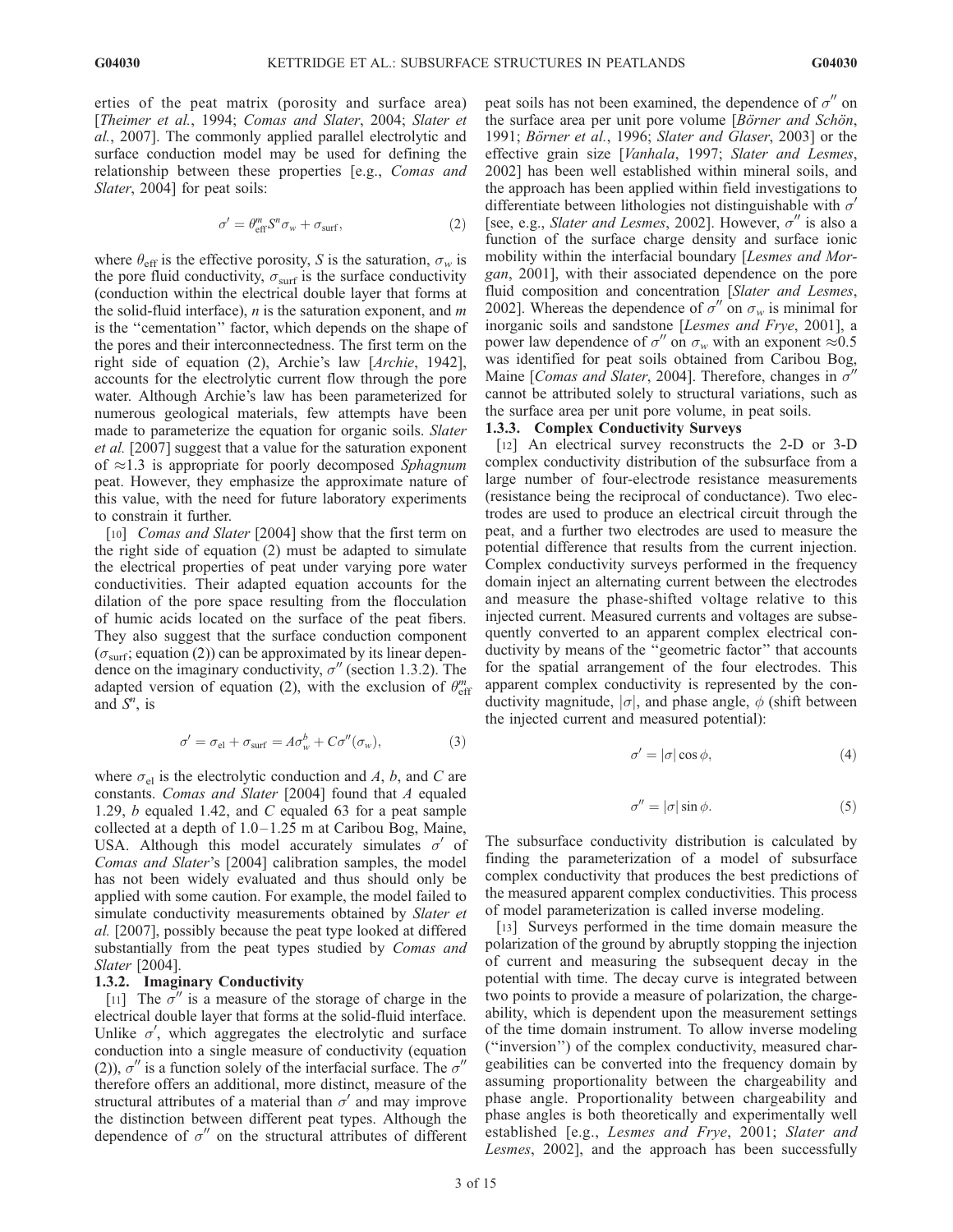

Figure 1. Location of Caribou Bog and the study site.

applied to invert 2-D time domain data sets using complex conductivity inversions [Slater and Binley, 2003, 2006]. In comparison to the frequency method [see Binley and Kemna, 2005], the approach produces scaled images of  $\sigma''$ , the proportionality constant being dependent on the measurement settings of the time domain instrument. The images thus obtained from the complex conductivity inversion faithfully record the relative changes in phase and  $\sigma''$ within the subsurface (for details see Slater and Binley [2003]).

[14] Low-resolution conductivity surveys (electrode spacing  $1.5-5$  m) have been used to analyze the large-scale stratigraphy of northern peatlands, notably, the identification of the boundary between the peat and the underling mineral sediment and suborganic soil lithology [Slater and Reeve, 2002; Comas et al., 2004]. These surveys suggest that  $\sigma'$  is horizontally uniform and may increase with depth through the peat and that the  $\sigma''$  of the peat remains constant in all spatial directions. However, spatial variations in the peat properties will occur at a scale far smaller than that which can be resolved from these large-scale measurements, including at the scale of the different microhabitats discussed in section 1.1 ( $10^0 - 10^1$  m). These small-scale spatial variations in electrical properties of the peat will be averaged by large-scale complex conductivity surveys. Variations in the real and imaginary conductivities associated with changing peat structures across microhabitats have therefore not previously been examined.

# 1.4. Aim

[15] Peat properties may show important variations in the level of decomposition between different microhabitats. As postulated in section 1.1, the resultant spatial variations in peat permeabilities can be expected to affect the spatial pattern of hydrological regimes, which in turn may affect the patterning of vegetation. The aim of this study was to test whether changes in the dielectric permittivity, identified from ground-penetrating radar, or the real and imaginary conductivities, identified from a complex conductivity sur-

vey, could identify differences in the physical properties of peat formed under different microhabitats. If the methods are successful in this respect, they will prove of enormous value in future studies of the ecohydrological functioning of peatlands, as noted at the end of section 1.1.

## 2. Experimental Design and Methods

## 2.1. Study Site

[16] The experimental work was carried out at Caribou Bog, a 2200 ha peatland situated near Bangor, Maine, USA (inset in Figure 1a). The study area was part of the largest of three units that comprise the bog, the central unit. This unit, which covers approximately  $3.6 \text{ km}^2$ , has a topography and stratigraphy characteristic of an eccentric bog [Davis and Anderson, 2001], with peat thicknesses reaching 12 m in places, and is characterized by sharp changes in vegetation patterns and the presence of open pools [Comas et al., 2005]. The area chosen for study comprised a wet Sphagnum lawn and hollow surrounded by drier microhabitats (Figure 1b). A 36 m transect (Figure 1) was constructed so that it passed through the center of the lawn and hollow. The first 16 m of the transect was in a relatively dry microhabitat dominated by small hummocks with a high cover of shrubs (Table 1). The next 12 m was through the lawn and hollow with a high cover of Sphagnum mosses and a general lack of shrubs, with the last 8 m in another relatively dry area dominated by a spruce-tamarack thicket (Table 1). The site was chosen because of the contrasting habitats; it was thought that if the habitats had differences in their developmental histories [Belyea and Clymo, 2001], there might be a clear contrast between the properties of the peats formed under them, making the site suitable for testing how well the different geophysical methods could detect differences in peat type.

## 2.2. Ground-Penetrating Radar Survey

[17] GPR measurements were collected using a Sensors and Software pulseEKKO system, with each measurement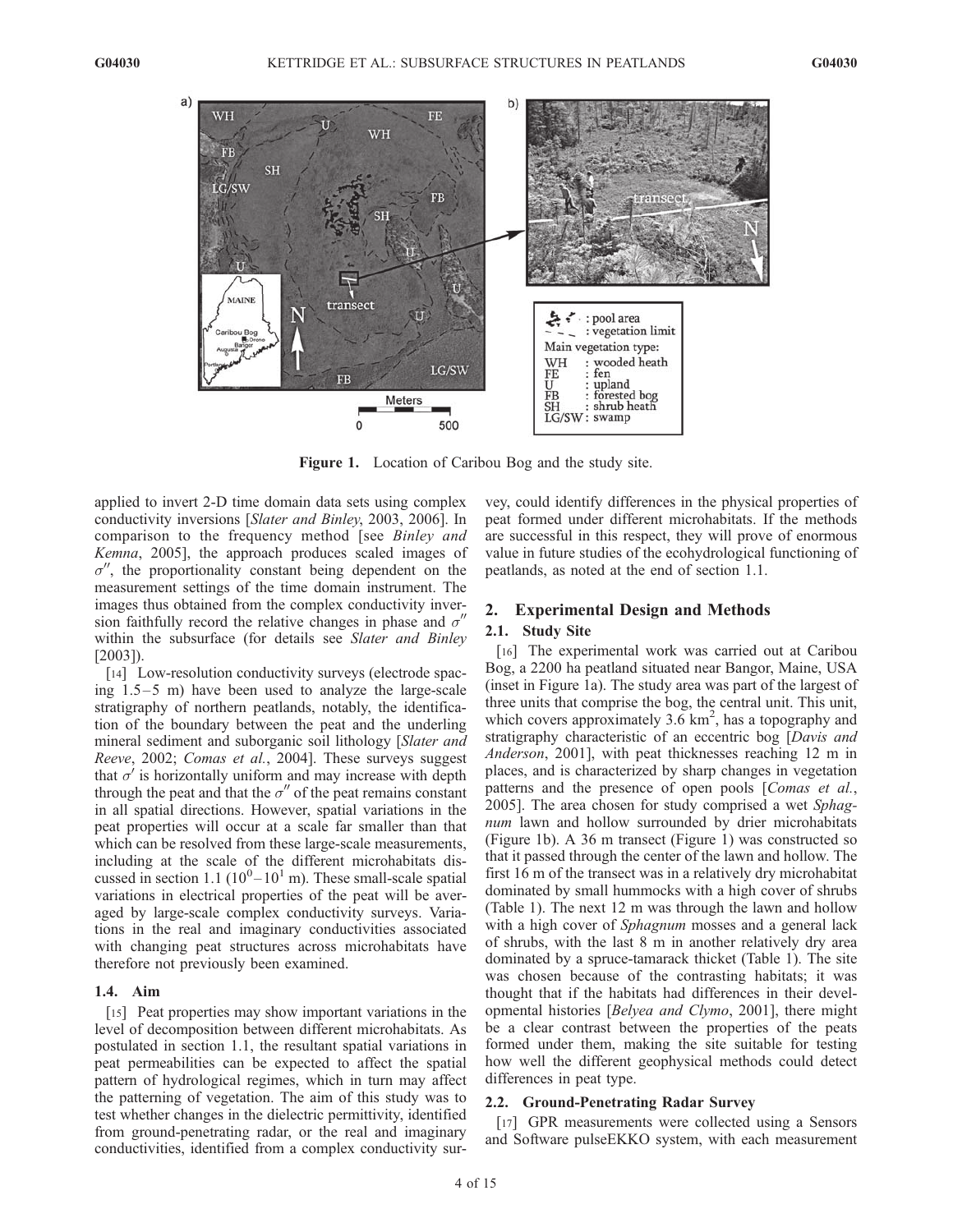|  |  |  | Table 1. Vegetation Along the Transect, Where the Data Represent Percentage Cover <sup>a</sup> |  |
|--|--|--|------------------------------------------------------------------------------------------------|--|
|  |  |  |                                                                                                |  |

|                            | Distance (m) |                |                |          |                |    |    |                |       |                |                |     |                                                                                                      |                |                |                |                |    |
|----------------------------|--------------|----------------|----------------|----------|----------------|----|----|----------------|-------|----------------|----------------|-----|------------------------------------------------------------------------------------------------------|----------------|----------------|----------------|----------------|----|
|                            |              |                |                |          |                |    |    |                |       |                |                |     | $0-2$ 2-4 4-6 6-8 8-10 10-12 12-14 14-16 16-18 18-20 20-22 22-24 24-25 25-27 27-29 29-31 31-33 33-36 |                |                |                |                |    |
| Vascular plants            |              |                |                |          |                |    |    |                |       |                |                |     |                                                                                                      |                |                |                |                |    |
| Carex sp.                  |              |                |                |          |                |    |    |                | $<$ 1 | <1             | <1             | <1  | path                                                                                                 |                |                |                |                |    |
| Chamaedaphne<br>calvculata | <1           | 3              | $\overline{2}$ | 7        |                | 3  | 5  | 9              | 10    | 10             | 20             | 30  | path                                                                                                 | $\overline{4}$ | $\overline{1}$ |                |                |    |
| Drosera rotundifolia       | $<$ 1        | $<$ 1          |                |          |                |    |    |                |       | <1             | <1             |     | path                                                                                                 | <1             |                |                |                |    |
| Eriophorum<br>vaginatum    | <1           | <1             | <1             |          |                | 3  |    |                |       |                |                |     | path                                                                                                 | <1             |                |                |                |    |
| Kalmia angustifolia        | 20           | 10             | 20             | 15       | 15             | 20 | 15 | 4              |       |                |                |     | path                                                                                                 | <1             | 5              | 8              | 8              | 10 |
| Kalmia polifolia           | <1           | <1             | <1             |          |                |    |    | $\leq$ 1       | <1    | <1             | <1             |     | path                                                                                                 | <1             | <1             | <1             | <1             |    |
| Larix laricina             |              | <1             | <1             |          |                |    |    | $\overline{2}$ |       |                |                |     | path                                                                                                 |                | 8              | 20             | 20             | 15 |
| Ledum                      | 1            | $\overline{2}$ | 2              | 1        | <1             | 3  | 2  | $\overline{2}$ |       |                | <1             | <1  | path                                                                                                 | <1             | $\overline{1}$ | 3              | 3              | 5  |
| groenlandicum              |              |                |                |          |                |    |    |                |       |                |                |     |                                                                                                      |                |                |                |                |    |
| Picea mariana              | 2            | $\overline{2}$ | 8              | 3        | $\overline{4}$ | 8  | 30 | 30             |       |                | <1             |     | path                                                                                                 | 25             | 20             | 45             | 45             | 50 |
| Rhododendron<br>canadense  |              |                |                |          |                |    |    |                |       |                |                |     | path                                                                                                 | <1             | <1             | <1             | <1             |    |
| Rhynchospora alba          |              |                |                |          |                |    |    |                | <1    | $\overline{1}$ | 1              | <1  | path                                                                                                 | <1             |                |                |                |    |
| Sarracenia purpurea        |              |                |                |          |                |    |    |                |       |                |                |     | path                                                                                                 | <1             |                |                |                |    |
| Vaccinium                  |              | $\overline{4}$ | 6              | 5        | 2              | 3  | 10 | 1              |       |                | <1             |     | path                                                                                                 | 15             | 15             | 15             | 15             | 10 |
| angustifolium              |              |                |                |          |                |    |    |                |       |                |                |     |                                                                                                      |                |                |                |                |    |
| Vaccinium oxycoccus        | $\leq$ 1     | $\leq$ 1       |                |          |                |    |    | <1             | <1    | $\overline{1}$ | <1             | <1  | path                                                                                                 | <1             | <1             | <1             | <1             |    |
| Mosses and liverworts      |              |                |                |          |                |    |    |                |       |                |                |     |                                                                                                      |                |                |                |                |    |
| Mylia anomala              |              |                | <1             |          |                |    |    |                |       |                |                |     | path                                                                                                 |                |                | $\overline{2}$ | $\overline{2}$ |    |
| Polytrichum strictum <1    |              | <1             | $\leq$ 1       | $\leq$ 1 | <1             | <1 | <1 |                |       |                |                |     | path                                                                                                 |                |                |                |                |    |
| Sphagnum section           |              |                |                |          |                |    |    |                | 65    | 25             |                |     | path                                                                                                 |                |                |                |                |    |
| cuspidata                  |              |                |                |          |                |    |    |                |       |                |                |     |                                                                                                      |                |                |                |                |    |
| Sphagnum fuscum            | 30           | 25             | 50             | 35       | 35             | 40 | 35 | 5              |       |                |                |     | path                                                                                                 | 1              | 30             | 35             | 35             | 30 |
| Sphagnum                   | <1           | <1             | <1             | <1       | <1             | 1  | <1 | 20             | <1    | $\overline{2}$ | $\overline{2}$ | <1  | path                                                                                                 | $\overline{4}$ | <1             |                |                | 7  |
| magellanicum               |              |                |                |          |                |    |    |                |       |                |                |     |                                                                                                      |                |                |                |                |    |
| Sphagnum rubellum          | 10           | 30             | 30             | 8        | 20             | 5  | 20 | 50             | 30    | 75             | 95             | 100 | path                                                                                                 | 40             | 15             | 15             | 15             | 15 |
| Lichens                    | 40           | 25             | 10             | 35       | 35             | 35 | 20 |                |       |                |                |     |                                                                                                      |                |                |                |                |    |

a For ease of presentation, data have been presented in 2 m blocks, although some boundaries in the field cut across these blocks (see Figure 1). Cover was estimated to the nearest 1% if under 10% and to the nearest 5% if over 10%. Here <1 denotes that a species was present but with less than 1% cover. Species names follow the nomenclature of Anderson and Crum [1981] and Scoggan [1978].

stacked 16 times to increase the signal-to-noise ratio. Common offset measurements were collected with 200 MHz antennae, with an antenna separation of 0.5 m, at intervals of 0.1 m along the transect. This frequency provided a high measurement resolution while maintaining strong signal strength through the studied peat profile. Minimal processing was applied to the resultant GPR data. A timevarying gain equalized the amplitude of reflections with depth, accounting for the attenuation of the EM wave. A ''dewow'' filter removed low-frequency noise and a time zero static correction was applied to correct for drift in the position of the time zero between traces [Sensors and Software, 1998; Jol and Bristow, 2003].

[18] CMP gathers were collected with 100 MHz antennae at 8, 17, and 25 m along the transect  $(CMP_1, \text{CMP}_2, \text{ and }$ CMP3, respectively). The 100 MHz antenna provided the necessary measurement depth to identify the peat-mineral interface (at a depth of approximately  $9-10$  m), used as the horizontal reflector to calculate the velocity,  $v$ , of the EM wave (Figure 2). The choice of the location of the CMP gathers was based on the distribution of wetter lawn and hollow areas (CMP<sub>2</sub> in Figure 3a) and the surrounding drier microhabitats (CMP<sub>1</sub> and CMP<sub>3</sub> in Figure 3a). The average  $v$  of the peat column from surface to mineral soil was obtained by fitting the first arrivals of the reflected wavelet corresponding to the mineral soil reflector with the normal moveout hyperbola (or difference between travel time of the EM wave between transmitter and receiver at a given antenna separation) using a least squares routine [Neal, 2004].

## 2.3. Complex Conductivity Survey

[19] Electrical measurements were made using an array of 72 stainless steel electrodes spaced 0.5 m apart along the transect. Each electrode was inserted through the surface vegetation to a depth sufficient to ensure good electrical contact with the main body of peat (tests showed that the



Figure 2. CMP data taken at  $\text{CMP}_2$  (Figure 3).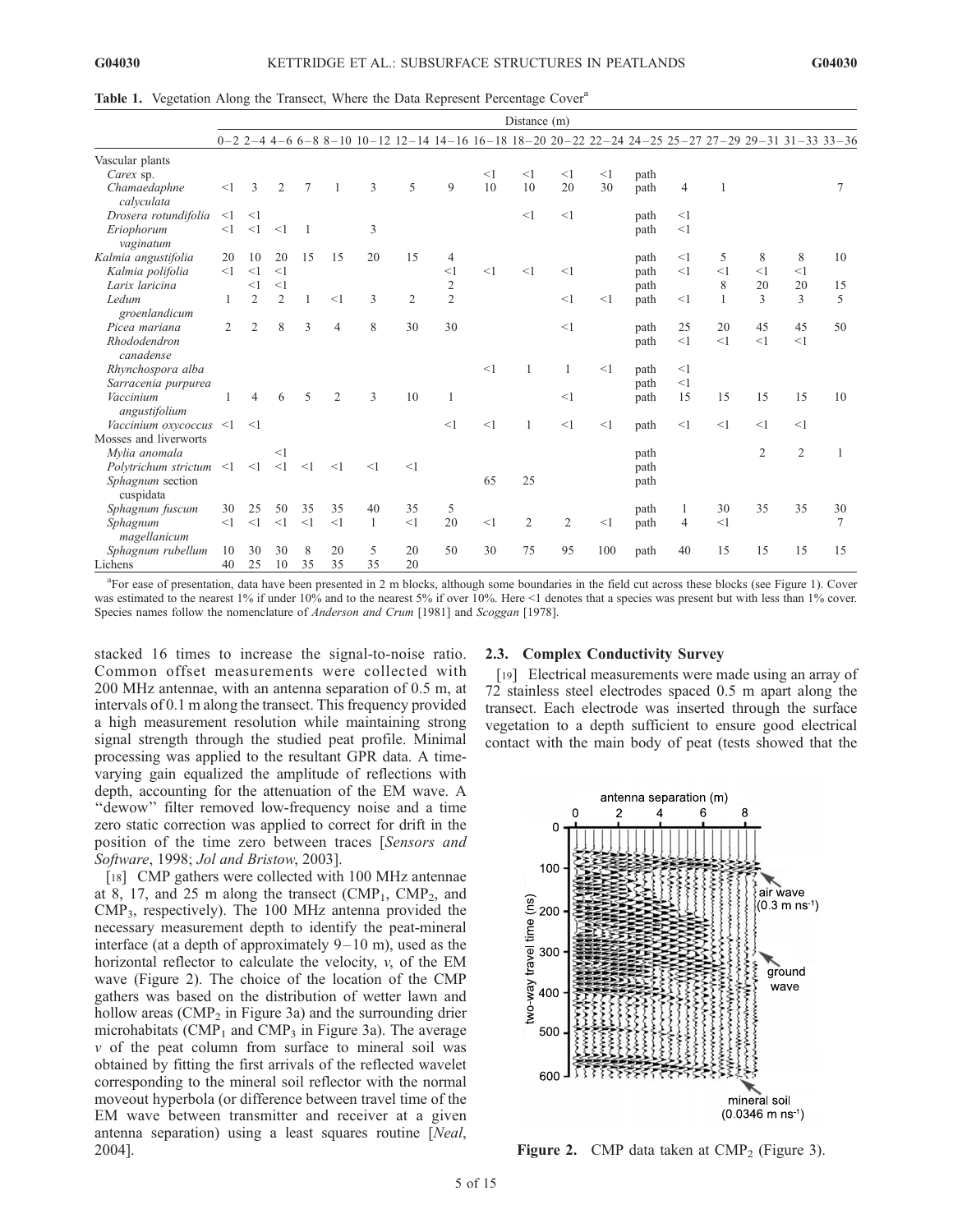

Figure 3. (a) CMP and pore water conductivity measurement locations. EM velocities presented above each measurement location, in m ns<sup>-1</sup>, and pore water conductivities presented, in  $\mu$ S cm<sup>-1</sup>. (b) The von Post classification of the peat from the six cores.

contact resistance was less than 6 k $\Omega$  between any electrode pair). Data were acquired using a Syscal Pro instrument. The complex conductivity survey was performed in the time domain, and measured chargeabilities were converted to the frequency domain to allow inversion of the complex conductivity (section 1.3.3). A total of 1039 independent measurements were collected using a combination of fourelectrode configurations that provided a uniform sampling of the top  $\sim$ 3 m of the peat along the length of the transect. The choice of electrode configuration (i.e., geometrical arrangement of the current injection pair and voltage measurement pair) can exert a strong influence on the reconstructed conductivity image. The electrode configuration affects the spatial sensitivity of the reconstructed image (i.e., how the conductivity distribution of the subsurface image changes in response to the measured resistances) and signalto-noise ratio. We used a configuration that ensures large voltages (often by straddling the current injection pair), which is critical to collecting reliable chargeability measurements. The measurement quality was evaluated by collecting a complete set of reciprocal data (i.e., an additional 1039 measurements), whereby the voltage and current electrode pairs were interchanged (in theory, these measurements should be identical, and the deviation is a robust measure of the data quality [LaBrecque et al., 1996]).

[20] The three-dimensional current field was simulated using a finite element (FE) model. The model assumed a two-dimensional conductivity structure along the length of the transect. This conductivity structure of the transect was parameterized by minimizing an objective function combining two terms: (1) the least squares, the weighted difference between observed and predicted measurements; and (2) a measure of solution complexity based on a second derivative spatial filter. The two terms were weighted to achieve consistency between simulated and observed measurement errors, i.e., an Occam's inversion [Constable et al., 1987]. To perform the inversion, we utilized a complex conductivity algorithm called CR2 (available from Andrew Binley, Lancaster University) outlined by Kemna et al. [2004] and *Binley and Kemna* [2005]. The sensitivity of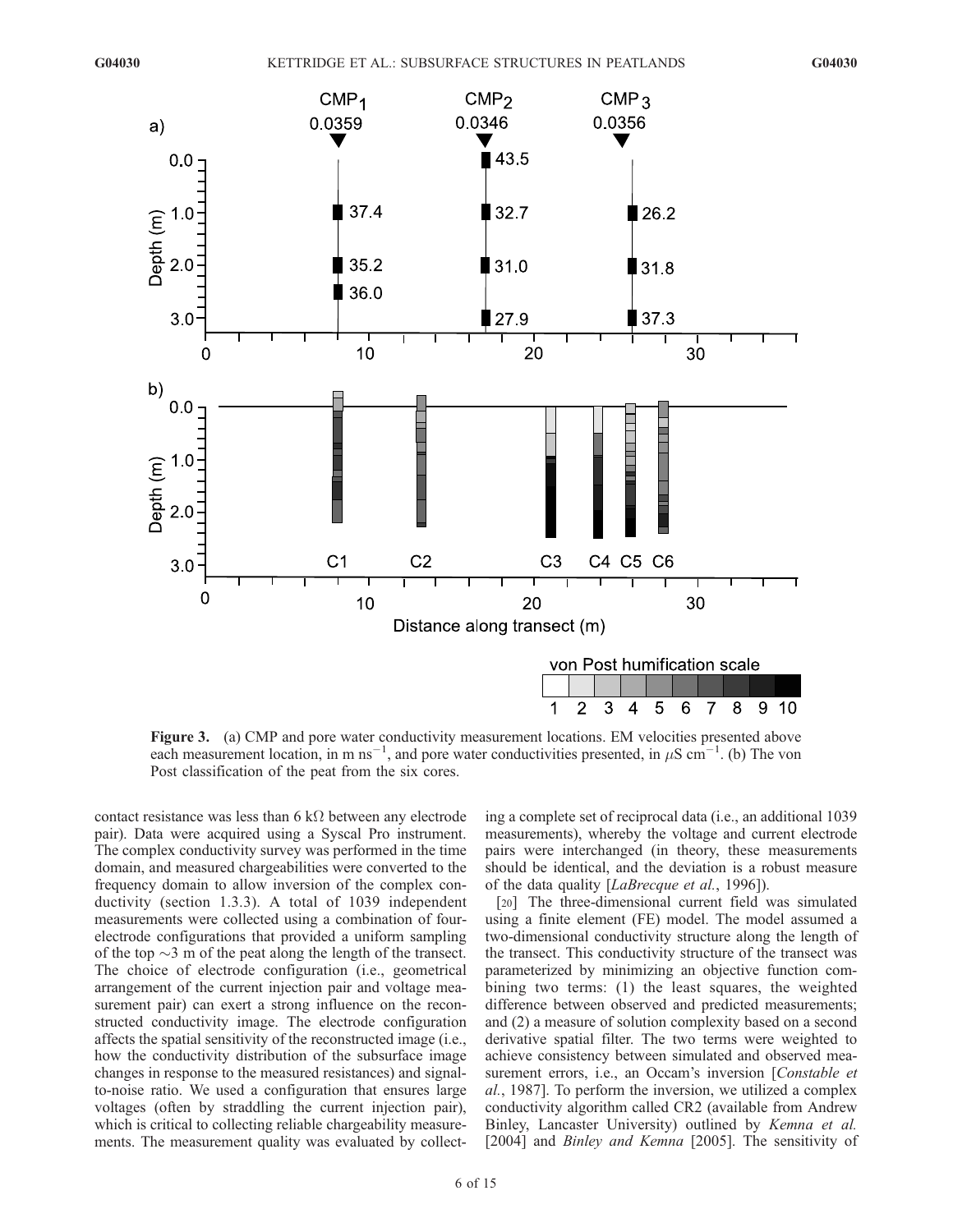the resulting complex conductivity image is depth-dependent. Changes in the subsurface properties close to the ground surface (near to the electrodes) have a larger effect on the measured resistances than a similar change in subsurface properties at depth. This reduced sensitivity produces an increased smoothing of the complex conductivity image with depth that should be borne in mind in the subsequent data analysis.

# 2.4. Ground Truthing: Topography, Stratigraphic Survey and Specific Conductivity

[21] Microtopographical  $(10^{-2} - 10^{0} \text{ m})$  variations of the peatland surface along the transect line were measured using a laser level and were expressed relative to an arbitrary datum. Vegetation was mapped along a 3 m wide band centered on the transect; that is, the vegetation 1.5 m on either side of the transect line was characterized. All plant species within this area were identified, and the surface cover of each was visually estimated using quadrats. Vascular plants were named according to *Scoggan* [1978], while the nomenclature of mosses followed Anderson and Crum [1981].

[22] To help interpret the data from the GPR and electrical surveys, six cores of peat were extracted using a Russian corer at distances of 8, 13, 21, 24, 25.8, and 28 m along the transect line, each to a depth of  $2.5 \text{ m } (C1-C6)$  in Figure 3b). The peat from each core was classified using the von Post scale [von Post and Granlund, 1926]. The von Post scale involves in-the-hand assessment of the degree of humification of peat and requires the classification of the peat into 1 of 10 categories, with 1 representing fresh litter and 10 representing intensely humified or decomposed peat in which visible plant remains and structures are absent. Where appropriate, note was also taken of visible plant remains such as woody inclusions or whether the peat was dominated by *Sphagnum* remains or sedges.

[23] Following the same criteria used for the CMP measurements, the specific conductivity of pore water was measured at distances of 8, 17, and 25 m along the transect line as shown in Figure 3a. Pore water was sampled from temporary piezometers with screens 10 cm long inserted at each location and using a hand-operated pump, extracting 16 cm<sup>3</sup> of pore water per stroke. Three to four specific conductivity measurements with depth (surface, 1, 2,and 3 m depth) were acquired using a Hach sensION5 conductivity meter to investigate changes in fluid conductivity that could potentially influence the complex conductivity. Because  $\sigma'$ is directly dependent on  $\sigma_w$  (equation (2)), electrical measurements must account for any significant changes in  $\sigma_w$ .

# 3. Results

# 3.1. Vegetation and Stratigraphic Data

[24] The results from the vegetation survey are shown in Figure 4a and Table 1. As noted in section 2.1, there were three broad areas along the transect in terms of vegetation cover. The first 13 m of the transect was dominated by small hummocks (diameters of <1 m), formed mostly of Sphagnum fuscum and S. rubellum. There was a high cover of shrubs in this area, notably Kalmia angustifolia, and a scattering of short  $(5 \text{ m})$  trees, almost all black spruce (Picea mariana). Bordering the hummock area and the lawn

and hollow (i.e., between 13 and 16 m) was a small spruce thicket, after which there was an open area dominated by Sphagnum. The hollow contained Sphagna of the section cuspidata, while the surrounding lawn was dominated by S. rubellum. The S. rubellum lawn gave way gradually to a low-spreading hummock from about 21 m, which itself gave way rather abruptly at 28 m to a spruce-tamarack thicket (Picea mariana–Larix laricina) for the remainder of the transect (to 36 m). The thicket contained some Kalmia angustifolia and a relatively high cover of Sphagnum fuscum and *S. rubellum* (Table 1).

[25] The core data (Figure 3b) showed a clear correspondence with the vegetation in that there were distinct differences in the layering and degree of humification of the peat between the drier microhabitats and the lawn and hollow. The core taken in the lawn and hollow at 21 m had an upper layer of 0.5 m of poorly decomposed Sphagnum remains, in which individual *Sphagnum* plants could still be seen, which was underlain to a depth of 0.95 m by slightly more decomposed peat containing abundant Sphagnum and sedge remains. There was then a sharp transition  $(1 \text{ cm})$  to a gelatinous peat that was largely amorphous with a high degree of humification. No layering was evident in this lower 1.55 m. A similar profile was evident in the core taken in the low-spreading hummock at 24 m. However, with this core the poorly decomposed peat containing visible Sphagnum remains was confined to the upper 0.5 m; this was underlain by a watery layer between 0.5 and 0.95 m containing dark colloidal material that then gave way abruptly to amorphous, gelatinous, highly humified peat.

[26] C1 and C2 in the hummocky area and C6 in the spruce-tamarack thicket were strikingly different from C3 and C4, with a more complicated pattern of layering and more variety in degrees of humification of the different layers (Figure 3). For example, there were at least 10 distinct layers of peat in C1 and C2. This layering probably reveals switches in near-surface wetness and vegetation type when the peat was being formed. For example, between depths of 0.87 and 1.5 m in C2 there is a change from moderately humified peat to strongly humified peat to moderately humified peat again (from von Post scores of 5 between 0.87 and 1.07 m to 7 – 8 between 1.07 and 1.14 m and to 6 between 1.14 and 1.5 m). These switches may indicate autogenic changes in microhabitat disposition and extent at the peatland surface or they may indicate external forcing, with the less-humified peat forming during wetter and cooler climatic conditions than the more humified peat. Although C6 showed a similar level of complexity in terms of its number and pattern of layers, its layers do not appear to correspond to those of C1 and C2. Correlation between the cores would require absolute dating of different layers, but the evidence suggests that wet and dry episodes at the different locations were, in part at least, independent of each other.

## 3.2. Ground-Penetrating Radar Results

[27] The peat-mineral interface was clearly identifiable within the CMP gathers (Figure 2), enabling accurate determination of the first arrivals of the reflected wavelets and therefore the accurate calculation of the EM wave velocities. The EM wave velocity shows only a small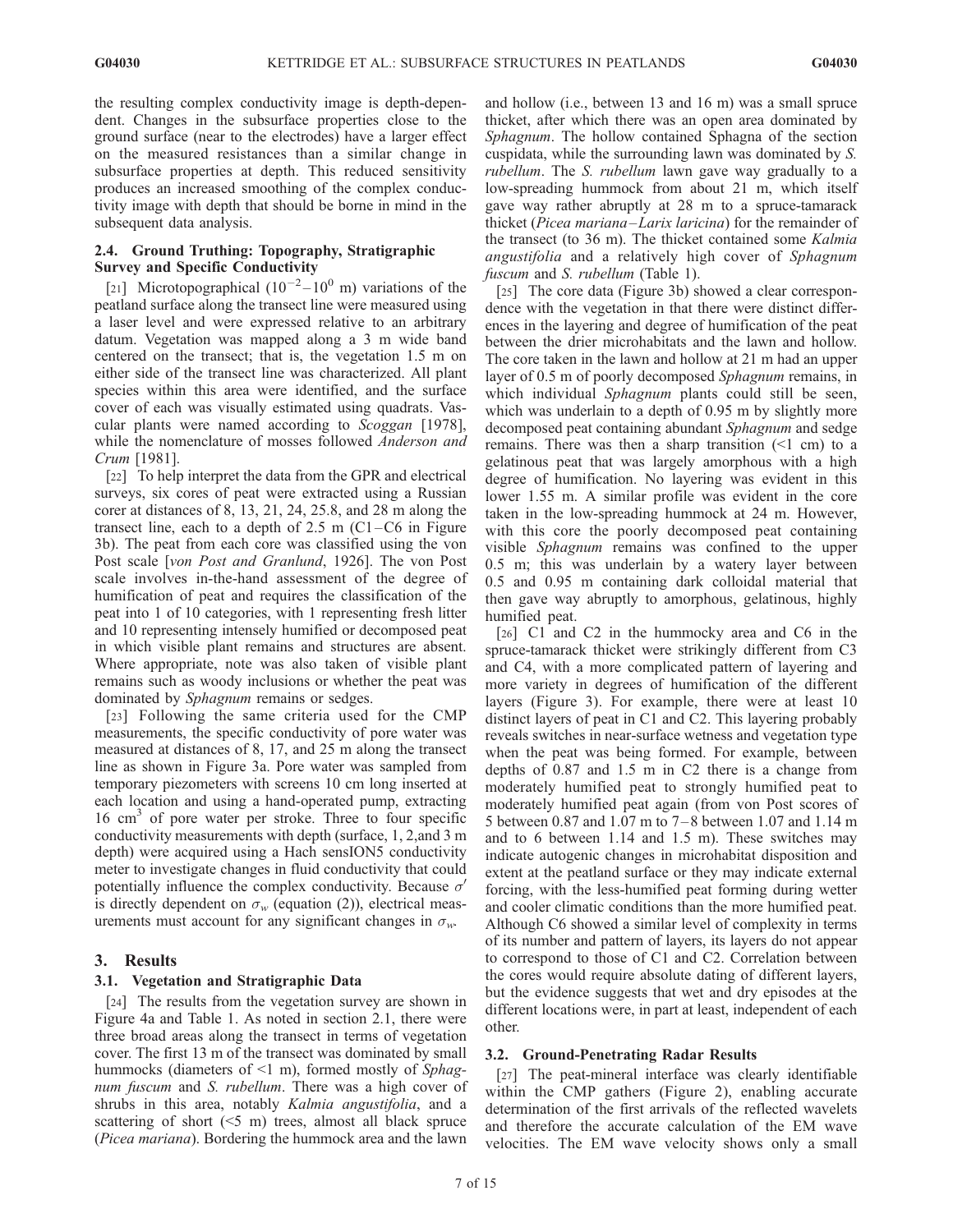

Figure 4. (a) Vegetation types along the west to east study transect. (b) Radar reflection profile from common offset data acquisition. (c) Radar stratigraphic interpretation showing the dominant reflections beneath the ground wave, superimposed upon the radar reflection profile. Reflections are classified into a zone of continuous reflections to semireflections and a zone of chaotic reflections, marked by black and light gray horizontal bands, respectively. Figures 4b and 4c also include the von Post classification of the peat from the six cores.

variation between the different microhabitats (Figure 3a). Drier microhabitats (CMP<sub>1</sub> and CMP<sub>3</sub> corresponding to shrubby-lichen hummocks and a spruce-tamarack thicket, respectively) show v values (plus or minus standard error of the hyperbola regression) of  $0.0359 \pm 0.00044$  and  $0.0356 \pm 0.00044$  $0.00021$  m ns<sup>-1</sup>, respectively, and contrast with lower v  $(0.0346 \pm 0.00028 \text{ m} \text{ ns}^{-1})$  in the wetter habitat (CMP<sub>2</sub>) corresponding to the wet Sphagnum lawn and hollow). The difference in measured  $v$  between the different CMP locations can be attributed to the spatial variations in the peat porosities, the entrapped biogenic gas content [cf. Comas et al., 2008] and water table depth, with the associated increase in v through the unsaturated zone.

[28] Common offset measurements along the transect are presented in Figure 4b. The depths of the reflections in the common offset measurements are calculated from a twolayer velocity model. The EM wave velocity above the water table was simulated using the CRIM model [see Comas et al., 2004], assuming an unsaturated moisture content of 0.25 [Hayward and Clymo, 1982], giving an unsaturated v of  $0.11 \text{ m} \text{ ns}^{-1}$ . Beneath the water table, a constant v of 0.0346 m ns<sup>-1</sup> was assumed, obtained from  $\text{CMP}_2$  within the wet *Sphagnum* lawn and hollow where the water table depth was less than 0.05 m from the peat surface. The two-layer velocity model assumed that the water table depth remained at a constant datum along the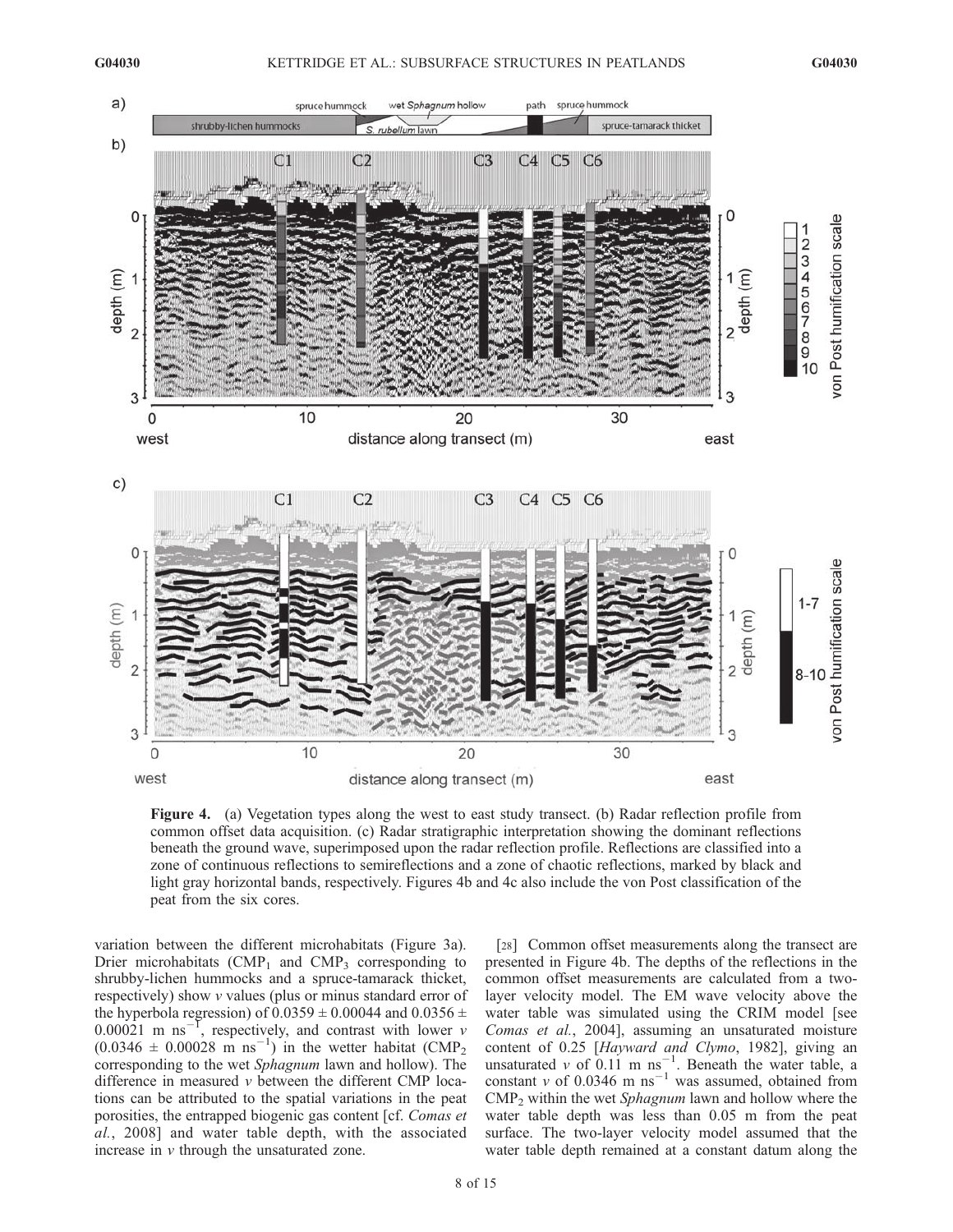length of the transect; that is, the surface microtopography was associated with variations in the depth of the unsaturated zone, ranging from a minimum depth of 0 m within the wet Sphagnum hollow to a maximum depth of 0.61 m within the shrubby-lichen hummocks. The unsaturated  $\nu$ and water table depths were used to calculate the necessary topographic correction to align each trace so that the point where the EM wave hits the water table (assumed to be at a constant datum across the transect) occurs at a depth of 0.0 m. Although this topographic correction enables the core data to be aligned with the GPR measurements, the incorporation of the topographic corrections does introduce image artifacts into common offset measurements. Notably, the pattern of reflections below the peat surface does, in part, follow the surface topography, specifically a distance of between 0.0 and 14.0 m along the transect where the surface topography is most pronounced. Such artifacts result primarily from errors in the derived EM velocity within the unsaturated zone.

[29] Assuming a ground wave velocity of 0.354 m  $\text{ns}^{-1}$ , an antenna frequency of 200 MHz, and an antenna separation of 0.5 m, the ground wave will influence the received signal for up to 20 ns after the received air wave, to a depth of 0.35 m in the GPR profile. Below this zone, the transect is characterized by two distinctly different patterns of reflections. These areas are identified within Figure 4c as a zone of moderately continuous reflections, marked by black bands, and a zone of chaotic reflections, marked by light gray bands. The zone of chaotic reflections correlates closely with the location of the S. *rubellum* lawn. On the western side of this zone, at a distance of 15 m along the transect, a sharp vertical boundary (the horizontal transition occurs in less than 1 m) exists between the two patterns of reflections. This vertical boundary coincides closely with the transition from the spruce hummock to the S. rubellum lawn. On the eastern side, the boundary between the two reflection patterns is sloping. At a distance of 20 m along the transect, the boundary is at a depth of 1.0 m, increasing to a depth of 2.2 m at a distance of 28 m along the transect. This transition zone correlates with the change in the vegetation classification from the *S. rubellum* lawn, through the spruce hummock, to the spruce-tamarack thicket. At the top of the zone of chaotic reflections, the transition from a pattern of semicontinuous reflections to a pattern of chaotic reflections is marked by a horizontal reflector at a depth of approximately 0.9 m, between 19 and 24 m along the transect.

[30] While the pattern of reflections has been broadly classified into two zones above, distinctive variations in the reflection patterns are evident within both the zone of moderately continuous reflections and the zone of chaotic reflections. Within the zone of moderately continuous reflections, the pattern of the reflections differs between the shrubby-lichen hummocks and the spruce-tamarack thicket. The reflections below the shrubby-lichen hummocks are weaker with depth than below the sprucetamarack thicket. In addition, below the shrubby-lichen hummocks, the reflections are parallel with a small but distinctive easterly dip of approximately  $1.5^\circ$ . In contrast beneath the spruce-tamarack thicket, the reflections are divergent with a westerly dip in the reflections ranging from  $0^{\circ}$  to  $3^{\circ}$ . Within the zone of chaotic reflections, the pattern of reflections between 15 and 19 m contrasts with

the pattern of reflections between 19 and 24 m. Between 15 and 19 m, the reflections are more chaotic with a strong variation in the direction and length of the reflections. In comparison, between 19 and 24 m, the reflections are more discontinuous.

## 3.3. Complex Conductivity Survey

[31] Reciprocal errors were analyzed to identify anomalous measurements (a measurement pair with a larger than expected reciprocal error). Here 254 erroneous independent measurements were identified and discarded from the data analysis. These measurements were discarded because either the maximum measureable voltage of the IRIS Syscal Pro was exceeded or the potential electrode pair included an electrode that was used for current injection immediately prior to its measurement. The latter showed a significant increase in the reciprocal errors ( $p \le 0.001$ ). To find a satisfactory parameterization of the FE complex conductivity model (CR2), the data weightings in the least squares objective function, between the remaining measured and simulated resistances (section 2.3), were calculated. These weightings account for variations in measurement and modeling accuracy between the different four-electrode measurement arrays and influence the complexity (''roughness'') of the resultant complex conductivity image. Although reciprocal errors of each measurement were obtained, they provide only a single estimate of the error of each data point [LaBrecque et al., 1996]. In addition, reciprocal errors do not account for errors in the FE model (notably, the discretization errors in the FE model and the assumption of a 2-D complex conductivity structure). We therefore simulated the total resistance and chargeability errors to provide a more accurate estimate of the total error. We pooled all estimates of the reciprocal errors, calculated the discretization error in the FE model, and explicitly included an additional error term to account for errors in the FE model. The reciprocal errors of the measured resistances were low, with an average percentage error of 0.14%. The total simulated resistance error was thus low and was assumed to be 0.9%. However, the total resistance error showed significant variation between measurements, ranging from 0.2 to 6.9%. The average reciprocal chargeability error was 4.1%, and the total simulated error was 5.4%.

[32] The real and imaginary conductivity transects are presented in Figure 5 (data are presented on a log scale). The real and imaginary conductivities vary spatially, both horizontally and vertically. The real conductivity ranges from 10 to 120  $\mu$ S cm<sup>-1</sup>, and the imaginary conductivity ranges from 0.032 to 0.5  $\mu$ S cm<sup>-1</sup>. In the real conductivity image, four regions are clearly identifiable (Figure 5b). Region 1 is a low-conductivity area above the datum (0.0 m, Figure 5), between 0 and 15 m and between 28 and 35 m along the transect. This low-conductivity zone represents the unsaturated zone (datum denotes the water table position). Region 2 is a zone of high-conductivity peat at a depth of 0.0 to 0.6 m below the datum, delineated between 0 and 15 m along the transect. There is evidence of this zone continuing beyond 15 m but with a lower conductivity than is evident between 0 and 15 m. Region 3 is a zone of low conductivity at a depth of 0.6 to 2.5 m below the datum and occurred at a distance of  $17-34$  m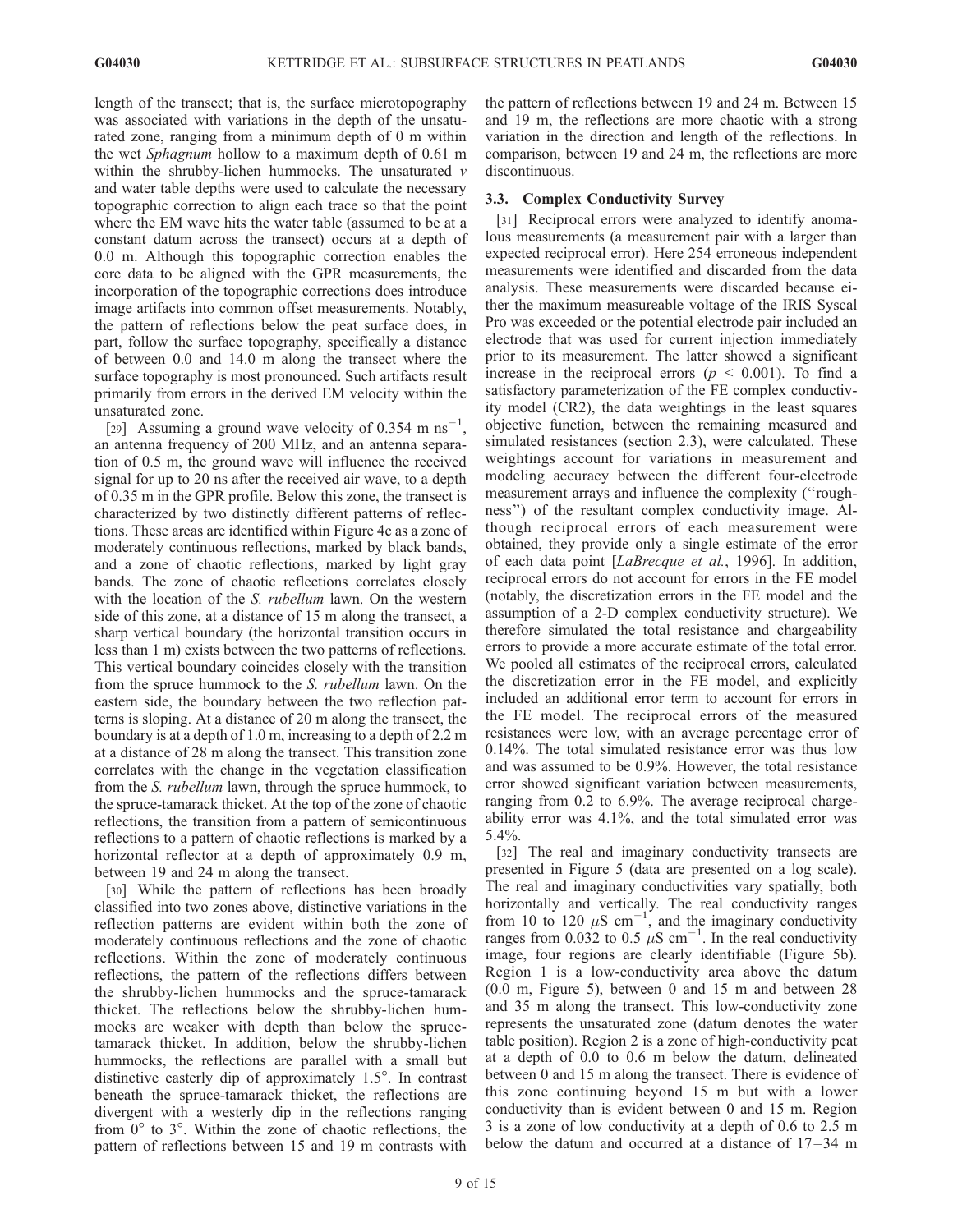

Figure 5. (a) Vegetation types along the west to east study transect. (b) Transect of  $log_{10} \sigma'$  and (c) interpretation of log<sub>10</sub>  $\sigma'$  transect into regions of varying conductivities. (d) Transect of log<sub>10</sub>  $\sigma''$ . Figures 5b, 5c, and 5d each incorporate the von Post classification of the peat from the six cores. Note the different von Post scale of Figure 5d as opposed to Figures 5b and 5c.

along the transect. Region 4 represents the remainder of the transect, composed primarily of the zone beneath region 2, between 0 and 17 m along the transect. The conductivity of region 4 is between that of the high- and low-conductivity zones, regions 2 and 3, respectively. The imaginary and real conductivities are correlated ( $R^2 = 0.61$  and  $p < 0.001$ ). The four regions identified above are, therefore, also evident within the imaginary conductivity image (Figure 5d). However, region 3 in the imaginary conductivity image is more

concentrated between 17 and 25 m and does not extend up to 35 m, as is evident in the real conductivity image.

#### 4. Discussion

[33] The GPR and complex conductivity images show strong spatial variations across the short transect analyzed in this study. These spatial variations correspond with changes in the surface vegetation associated with the different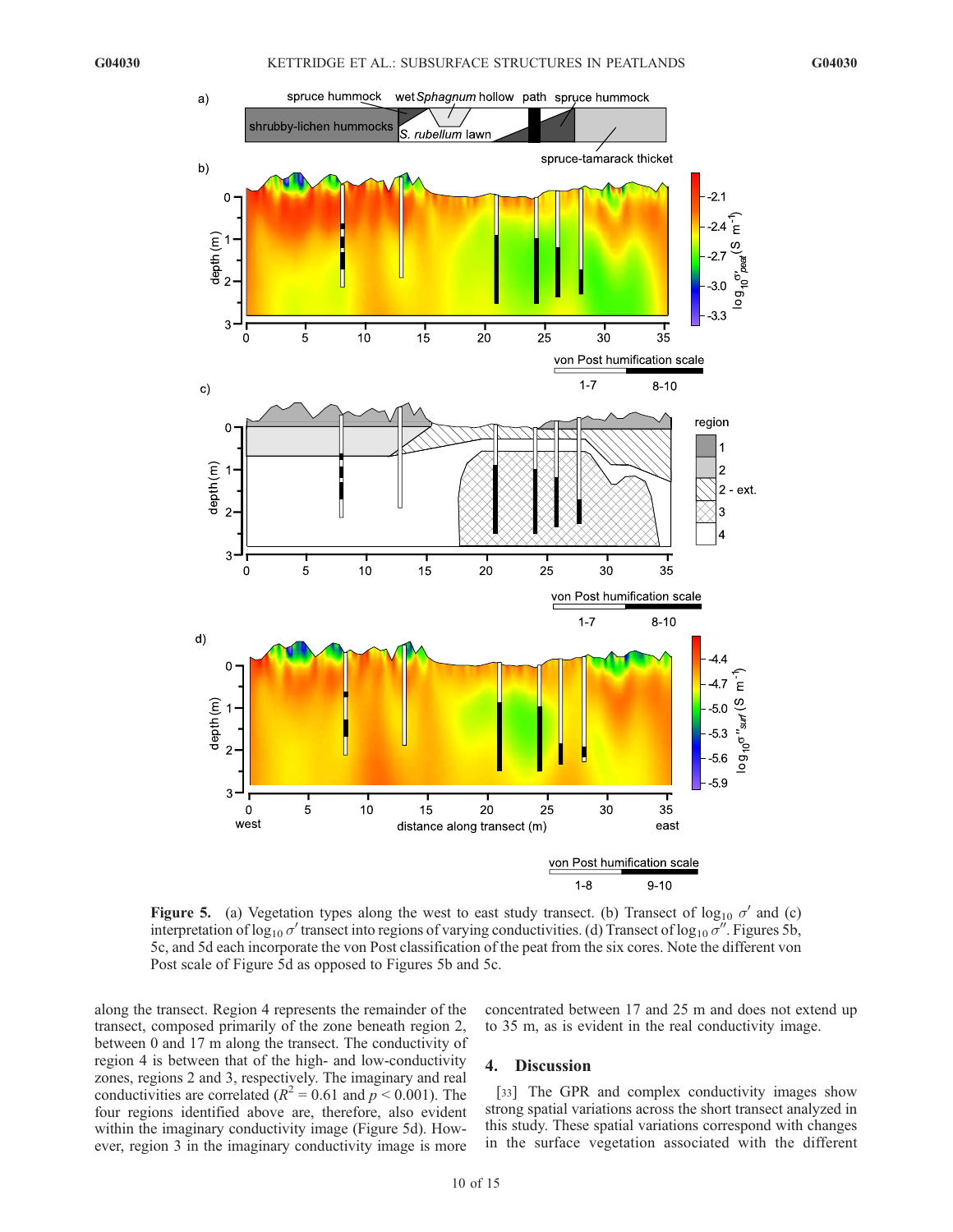microhabitats. We present a brief explanation of what may be the dominant factors influencing this spatial variability in the EM reflections and complex conductivity and identify how these spatial variations relate to the different peat properties as revealed by the stratigraphic survey. Finally, we identify how information from the GPR and complex conductivity and stratigraphic surveys combines to give us clues to the developmental history of this part of Caribou Bog.

#### 4.1. Ground-Penetrating Radar

[34] GPR reflections occur where there is a boundary between two zones of differing dielectric permittivities. Within the peat, and below the water table, changes in the dielectric permittivity occur primarily because of changes in the volumetric water content which are caused by changes in the porosity of the peat or its biogenic gas content. Both of these attributes are likely to correlate with the changes in peat type identified within the stratigraphic survey. However, a direct comparison between the GPR and stratigraphic surveys proved problematic. While reflections in the GPR survey correlate with boundaries between different peat horizons, reflections are also evident where no boundaries were identified (Figure 4b). The poor correlation been the GPR and the stratigraphic survey may in part result from the low resolution of the GPR measurements when compared to the dimensions of the identified peat horizons. The vertical resolution of the GPR approach is often assumed to be equal to one quarter to one half of the wavelength [Sheriff and Geldart, 1982]. The peak frequency of the received signal from the 200 MHz antenna was 115 MHz, giving a vertical resolution of  $0.08-0.16$  m (assuming a velocity of  $0.0354$  m  $\text{ms}^{-1}$ ) during the common offset measurement survey. With peat horizons as thin as 0.05 m evident in the stratigraphic survey (e.g., C3,  $1.32-1.37$  m), the identification of each horizon from the common offset measurements is unfeasible. In addition, in the horizontal plane, the length of the radar reflection footprint parallel to the transect,  $F_{\text{par}}$  is equal to [Sensors and Software, 1998]

$$
F_{\text{par}} = \frac{\lambda}{2} + \frac{2d}{\sqrt{K - 1}},\tag{6}
$$

where  $\lambda$  is the peak wavelength, d is the depth, and K is the dielectric permittivity. The length of the radar reflection foot print perpendicular to the transect,  $F_{\text{perp}}$ , is equal to  $F_{\text{par}}/2$ . Assuming a dielectric constant of 71 (calculated from the GPR wave velocity of 0.0354 m  $\text{ns}^{-1}$ ), at a depth of 1.5 m,  $F_{\text{par}}$  and  $F_{\text{perp}}$  equal 0.39 and 0.20 m, respectively. Although the EM reflections identified within the common offset survey vary substantially in length, many are less than 1 m (Figure 4b). This complex 3-D pattern of small reflections, relative to the size of the radar reflection footprint, will further prevent individual peat horizons from being extracted with any confidence. The comparison of the GPR and stratigraphic surveys, therefore, focuses on patterns in the EM reflections and how these correlate with the stratigraphic data. The resolution of the GPR measurements should be borne in mind in the subsequent discussions.

[35] The complicated pattern of layering in C1, C2, C5, and C6 correlate strongly with the zones of moderately continuous reflections identified within the GPR survey. The correlation between the pattern of reflections and the horizons identified within the stratigraphic survey suggests, as postulated above, that the changes in the humification of the peat produce changes in the dielectric permittivity and, thus, EM wave reflections. At a distance of 21 and 24 m along the transect, the strong boundary between the poorly decomposed peat (von Post scores of  $3-6$ ) and the zone of strongly humified peat (von Post scores of 8, 9, and 10) is marked by a strong linear reflection, and the zone of strongly humified peat below coincides with the zone of discontinuous reflections. The zone of chaotic reflections between 15 and 19 m could not be sampled in the stratigraphic survey because of the unstable nature of the surface; the hollow lacked a thick, stable mat of Sphagnum. Therefore, no direct evaluation of any change in peat structure is available.

[36] In comparison to the traditional stratigraphic methods applied within this study, the GPR approach provides less detailed information about the structures of the peat. However, the stratigraphic survey is labor intensive and is only able to provide point measurements of the peat profile. In comparison, GPR provides valuable information about the spatial extent of any structural variations. For example, from the GPR survey it can be seen that the patterns of reflections, and thus peat structure, coincide closely with the different habitats. The area characterized by chaotic reflections is evident beneath the entire length of the Sphagnum hollow. The pattern of parallel reflections between 0 and 15 extends beneath the entire length of the shrubby-lichen hummocks, and the pattern of westerly dipping reflections extends along the length of the spruce-tamarack thicket. In addition, the zone of well-decomposed peat, identified within C3 and C4, extends across the entire length of the Sphagnum lawn.

#### 4.2. Complex Conductivity Survey

[37] If the structural attributes of the peat significantly influence the complex conductivity, spatial variations in  $\sigma'$ and/or  $\sigma''$  should correlate with the decomposition of the peat identified within the stratigraphic survey. The stratigraphic survey identified a zone of strongly humified peat beneath the *S. rubellum* lawn (von Post humification scale  $8-10$ ). This zone of well-decomposed peat appears to correspond with the area of low  $\sigma'$  (region 3, Figure 5b). In addition, region 2, and its extension (Figure 5c), is characterized by less decomposed peat, and region 4 is characterized by a zone showing distinct layers of peat. The  $\sigma''$  shows a similar correspondence with the stratigraphic survey because  $\sigma''$  and  $\sigma'$  are correlated ( $R^2$  = 0.61, section 3.3). The only notable difference is that the low  $\sigma''$  zone does not extend as far along the transect as the low  $\sigma'$  zone ( $\sigma''$  increases at a distance of 26 m). The zone of low  $\sigma''$  therefore correlates with the area of strongly decomposed peat (von Post scores of  $9-10$ ; Figure 5d). Although further stratigraphic data are required to verify the link between the peat decomposition and the complex conductivity, the measurements suggest that structural variations may be identifiable from either  $\sigma'$  or  $\sigma''$ . However, the cause of the spatial variation in  $\sigma'$  and  $\sigma''$ , and therefore the cause of any link with peat decomposition, is unclear. It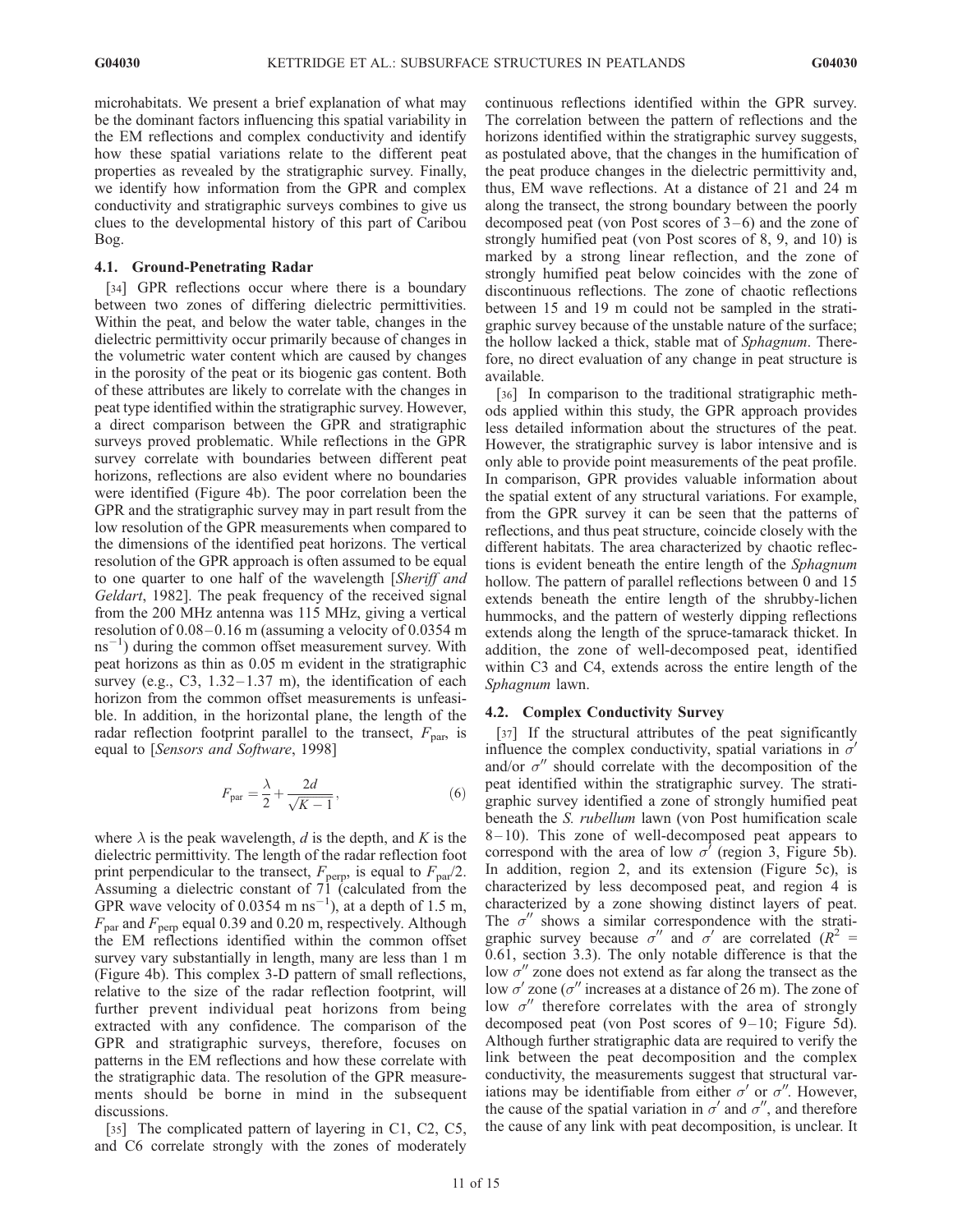

**Figure 6.** Comparisons of (a)  $\sigma'$  and  $\sigma_w$ , (b)  $\sigma''$  and  $\sigma_w$ , and (c) simulated  $\sigma'$  and  $\sigma'$ . Thick line shows linear regression; thin line marks 1:1 relationship.

is uncertain whether the variation in complex conductivity beneath the water table results from spatial variations in the volumetric moisture content of the peat (either  $\theta_{\text{eff}}$  or S),  $\sigma_w$ , or the structural changes in the peat properties, specifically, the surface area per unit pore volume. The possible influence of each of these peat properties on  $\sigma^*$  are discussed in turn in sections 4.2.2 –4.2.4. This discussion focuses on identifying the cause of spatial variations in  $\sigma'$ . Within peat soils, the petrophysical understanding of  $\sigma''$  is less fully understood than for  $\sigma'$ , and the correlation between  $\sigma'$  and  $\sigma''$  suggests that similar properties are responsible for the spatial variation of each property.

## 4.2.1 Volumetric Moisture Content

[38] Beneath the water table,  $\sigma'$  may vary because of changes in the peat saturation (because of entrapped biogenic gas bubbles) and peat porosity (equation (2)). Whether these properties make a significant contribution to the spatial variation in  $\sigma'$  is now considered. The analysis below does not identify whether any change in the structure of the peat associated with the change in porosity, for example, an increased pore surface area, affects  $\sigma'$ . The effect of peat structure is considered within section 4.2.3.

[39] If it is assumed that the peat properties are uniform beneath the water table, i.e., that the variation in  $\sigma'$  results only from a change in the saturation, the maximum entrapped gas content necessary to produce the identified variation in  $\sigma'$  can be approximated from equation (2). In accordance with Slater et al. [2007], assuming  $n = 1.3$  and  $\sigma_{el} \gg \sigma_{surf}$ :

$$
S = \left(\frac{\sigma_{\text{unsat}}'}{\sigma_{\text{sat}}'}\right)^{1.3},\tag{7}
$$

where  $\sigma'_{\text{sat}}$  and  $\sigma'_{\text{unsat}}$  equal the maximum and minimum measured  $\sigma'$ , respectively. To account for the measured variation in  $\sigma'$ , the saturation of the peat in the lowconductivity zone (region 3) must equal 0.12. This is unrealistically low. Laboratory measurements of the entrapped biogenic gas content suggest a minimum saturation of, for example, 0.87 [Baird and Waldron, 2003].

[40] Without an approximation of  $m$  (equation (2)), the spatial variation in the peat porosity necessary to produce the identified variation in  $\sigma'$  cannot be identified. However, variations in the peat porosities are of a similar magnitude to changes in the biogenic gas content (minimum porosity of 0.8 [Boelter, 1969]). Because changes in the biogenic gas content cannot account for the spatial variations in the reconstructed  $\sigma'$ , it appears improbable that variations in the porosity can account for the identified variation in  $\sigma'$ .

[41] Although variations in the volumetric moisture content of the peat, due to changes in either the saturation or porosity, do not appear to account for the spatial variation in  $\sigma'$ , the volumetric moisture content of the peat cannot be excluded as a significant source of variability. Without an accurate parameterization of equation (2), or another mixing model, the effect of spatial variations in the volumetric moisture content cannot be accurately quantified. Most notably, the assumption that  $\sigma_{el} \gg \sigma_{surf}$  is unlikely for peat soils.

## 4.2.2. Pore Water Conductivity

[42] Pore water conductivity affects  $\sigma'$  by altering  $\sigma_{el}$  and  $\sigma_{\text{surf}}$  (section 1.3.1). If variations in  $\sigma_{\text{el}}$ , resulting from changing pore water conductivities, were the dominant cause of spatial variations in  $\sigma'$ ,  $\sigma'$  and  $\sigma_w$  should be linearly correlated (equation (2); assuming that  $\sigma_{\text{surf}}$  is constant). Measured pore water conductivities ranged from 26.2 to 43.5  $\mu$ S cm<sup>-1</sup> (n = 10) and were significantly correlated with  $\sigma'$  (p = 0.03 and n = 10; Figure 6a). In addition, the gradient of the relationship is not significantly different from one, and the intercept is not significantly different from zero. However, there is considerable scatter in the relationship between  $\sigma_w$  and  $\sigma'$  ( $R^2 = 0.47$ ). Therefore, variations in  $\sigma'$  may instead result primarily from variations in  $\sigma_{\text{surf}}$  and its associated dependence on the pore water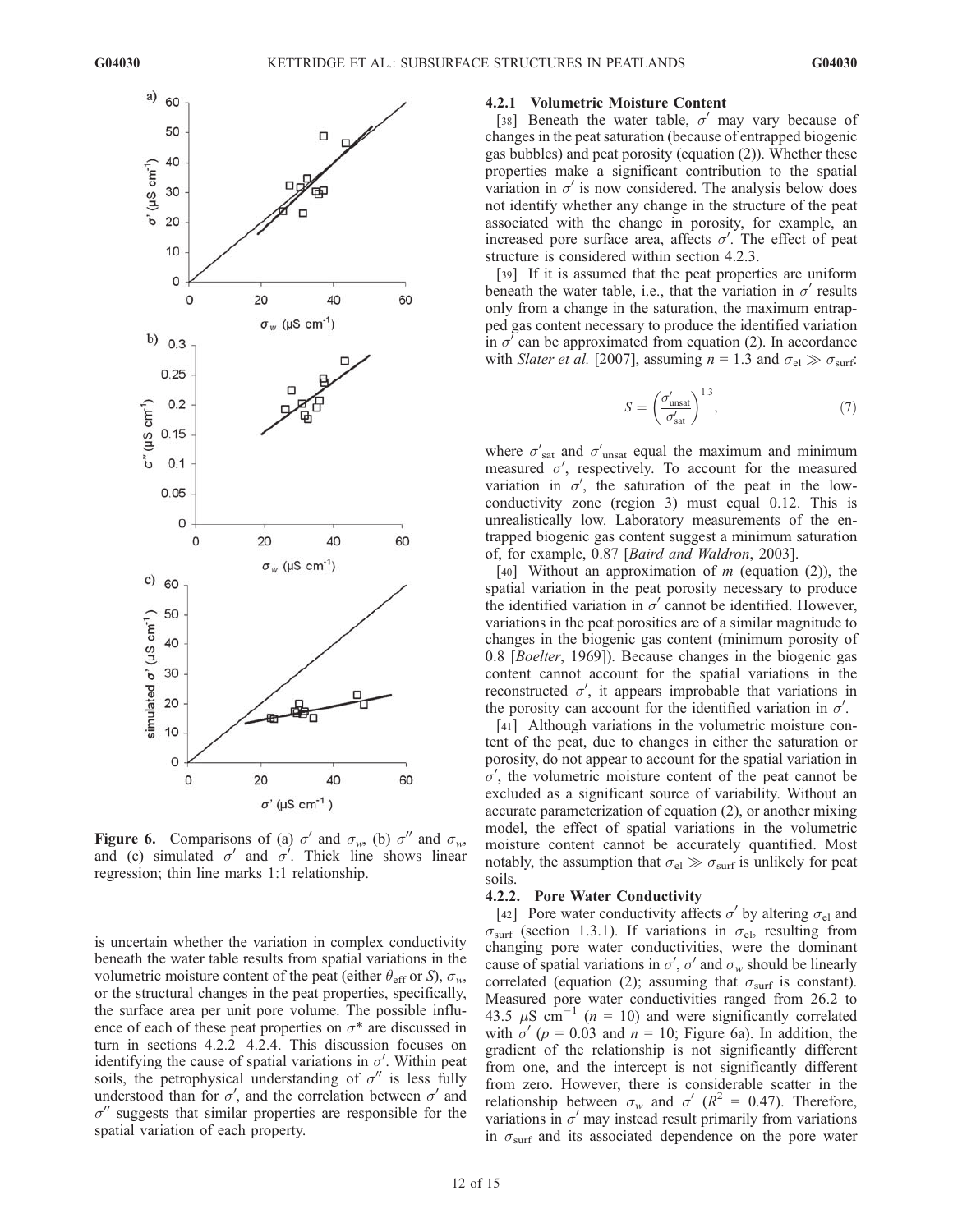conductivity. Equation (3), parameterized with the measured pore water conductivities and reconstructed values of  $\sigma''$ , predicts that  $\sigma_{el}$  accounts for only 23%  $\pm$ 3 (mean plus or minus standard deviation) of  $\sigma'$  at the study site, i.e., that  $\sigma_{\text{surf}}$  is the dominant conduction pathway. The  $\sigma''$  and  $\sigma_w$  are linearly correlated ( $p = 0.03$  and  $n = 10$ ; Figure 6b); however, considerable scatter is again evident in the relationship ( $R^2 = 0.47$ ). It therefore appears probable that variations in  $\sigma'$  result from variations in both electrolytic and surface conduction. The dependence of  $\sigma_{el}$  and  $\sigma_{surf}$  on the pore water conductivity has been presented by Comas and Slater [2004] (equation (3)). Reconstructed and modeled (equation (3))  $\sigma'$  were significantly correlated (p = 0.018 and  $n = 10$ ) and account for a higher proportion of the variability in the reconstructed  $\sigma'$  ( $R^2$  = 0.56) than either  $\sigma'$ or  $\sigma''$  alone. However, equation (3) provides a poor simulation of absolute values of the reconstructed  $\sigma'$ , even though the calibration samples used to parameterize equation (3) were obtained from Caribou Bog [Comas and Slater, 2004]. Simulated  $\sigma'$  was on average 54% lower than the reconstructed  $\sigma'$ , and the gradient of the relationship was significantly different from 1.0, with the model underestimating the measured variation in  $\sigma'$ . However, Comas and Slater [2004] presented only a small number of measurements of  $\sigma_{\text{surf}}$  and  $\sigma''$  at low pore water conductivities. In addition, their measurements were conducted on a limited number of peat types from Caribou Bog. Therefore, the importance of  $\sigma_{\text{surf}}$  on  $\sigma'$  and its dependence on  $\sigma_w$  at low pore water conductivities remains unclear.

## 4.2.3. Structural Changes in the Peat Properties

[43] Measurements suggest that  $\sigma_w$  has an important influence on the spatial variation in  $\sigma'$  (section 4.2.2). However, it appears probable that the pore water conductivity was not the only property that significantly influenced  $\sigma'$ . First, considerable scatter is evident in the relationship between modeled and measured  $\sigma'$ . Second, only a limited number of  $\sigma_w$  measurements were obtained across the transect, and no measurements were taken within the high-conductivity zone (region 2). It is uncertain whether there could be a zone of high pore water conductivity at a depth of 0.3 m, at a distance of 8 m along the transect, three times the pore water conductivity at a depth of 1.6 m. Changes in  $\sigma'$ , associated with changing  $\sigma_w$ , may therefore be enhanced by spatial variations in the peat properties. For example, higher surface areas or improved interconnectivity of the electrical double layer within certain peat types may enhance surface conduction. However, to identify whether additional peat properties have a significant influence on  $\sigma'$ , further data are required to better quantify the magnitude of scatter in the relationship between  $\sigma'$  and  $\sigma_w$ .

## 4.2.4. Imaginary Conductivity

[44] The identified variation in  $\sigma''$  and the correlation between  $\sigma'$  and  $\sigma''$  can be explained by a spatial variation in either the pore water conductivity or the peat structure. At low pore water conductivities,  $\sigma_w$  alters the charge density within the electrical double layer, increasing  $\sigma''$  [cf. Comas and Slater, 2004], while an increased surface area per unit pore volume has been widely shown, at least in mineral soils, to increase  $\sigma''$  (section 1.3.2). Therefore, the reconstructed  $\sigma''$  cannot clarify whether changes in peat properties, and the associated variation in surface conduction, has a significant influence on  $\sigma'$ , and it cannot be used as a

direct measure of changing peat properties. However, unlike  $\sigma'$ ,  $\sigma''$  is a function solely of the interfacial surface and does not directly depend on  $\sigma_{el}$ . Therefore, if changing peat properties do significantly influence the complex conductivity, their influence should be more clearly apparent from the reconstructed  $\sigma''$ . The improved correspondence between  $\sigma''$  and the stratigraphic survey (notably the zone of humified peat, region 3) does suggest that changes in the peat properties could be having an additional influence on the complex conductivity. In addition, the zone of low  $\sigma''$ below the lawn is also more consistent with the size and shape of the zone of chaotic GPR reflections (section 3.2), suggesting that  $\sigma''$  is being controlled more significantly by peat structure. This is most evident on the eastern side of the zone of low  $\sigma''$ . The boundary between the zone of high and low  $\sigma''$  is more consistent with the boundary between the chaotic and moderately continuous GPR reflections than with the boundary between the low and high  $\sigma'$ . The exact cause of the spatial variation in  $\sigma^*$ , therefore, remains uncertain. However, the measurements suggest that it results primarily because of combined changes in both the pore water conductivity and the peat structure.

## 4.3. Peatland Development

[45] The stratigraphic survey identified different, apparently unconnected peat profiles with different developmental histories. The GPR and complex conductivity surveys have enabled these stratigraphic measurements to be extrapolated along the length of the transect to produce a fully 2-D image of the peat profile. The switches in peat type evident across the length of the hummocky area and the spruce-tamarack thicket suggest wetter and drier phases and wholesale changes in microhabitat. The peat below the lawn consisted of two basic types: upper poorly decomposed peat underlain by gelatinous, strongly decomposed material, with a sharp boundary between the two. The lower gelatinous peat is likely a pool infill, with the pool becoming overgrown by Sphagnum more recently to form a lawn and hollow. Without dating of the peat at various depths below the different microhabitats it is difficult to reconstruct the appearance of the peatland in the past. However, it seems that the area currently occupied by the lawn and hollow was a pool for a considerable period of time (thousands of years) during which the surrounding peatland increased in elevation and underwent numerous switches in microhabitat (shown by the layers in C1, C2, and C6). At the same time organic muds, dy or gyttja [cf. Rydin and Jeglum, 2006, p. 78], built up in the base of the pool, consolidating to form gelatinous ''peat'' (strictly, peat is a sedentary deposit, whereas dy and gyttja are sedimentary deposits [cf. Rydin] and Jeglum, 2006, p. 78]; however, for simplicity, the gelatinous material at the base of the cores from the lawn has been referred to as peat). Interestingly, the pool appears to have been asymmetric, as reported for bog pools studied elsewhere [cf. Belyea and Lancaster, 2002], with a steep or vertical western margin and a sloping eastern margin, the latter allowing Sphagnum to colonize as a mat which has built in thickness to give the poorly decomposed nearsurface peat. That the geophysical data show clearly the asymmetric form of the pool and the bulk contrasts between the Sphagnum mat and the dy or gyttja and between the pool peat profile and the profile of peat in the microhabitats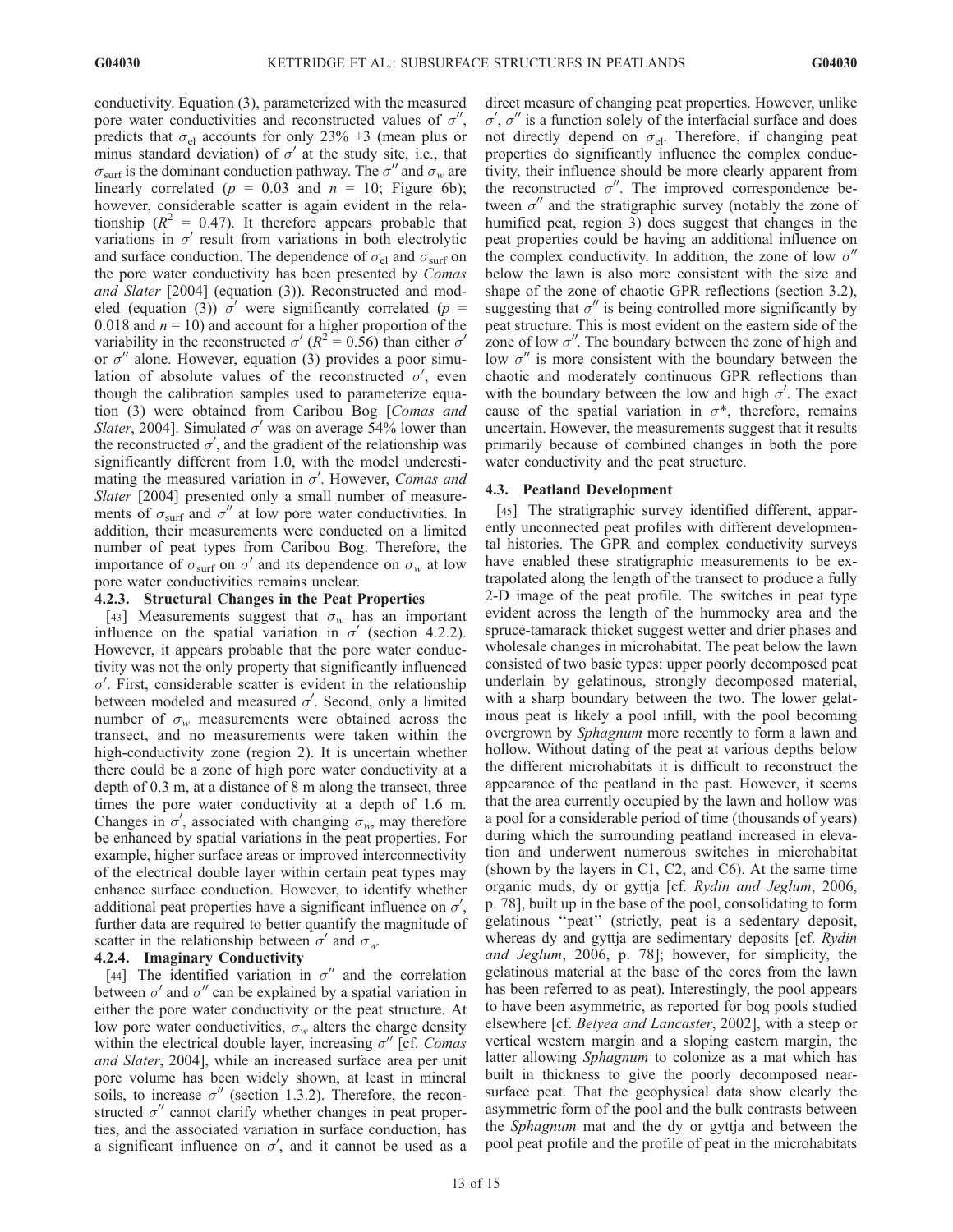to the west and east suggests that GPR and complex conductivity surveys have considerable potential for helping us reconstruct peatland developmental history.

## 5. Conclusion

[46] We sought to determine whether ground-penetrating radar and complex conductivity can be used to map subsurface structures within peat deposits in detail over large areas. These approaches revealed spatial variation in the pattern of EM reflections and the real and imaginary conductivities of the peat along the study transect.

[47] The spatial pattern in the EM reflections correlated strongly with the pattern of peat humification obtained from the stratigraphic survey. For example, the location where C3 was extracted, which was composed of strongly humified peat at depths of 0.95 to 2.5 m, was characterized by a pattern of weak and sporadic reflections. The correlation between the stratigraphic and GPR surveys enabled the spatial extent of the differing peat profiles to be identified. This highlighted a strong correlation between the surface habitat and the peat profile. Notably, the hummocky area and the spruce-tamarack thicket were both underlain by a complicated layered profile with varying degrees of humification, suggesting wholesale changes in the microhabitat during the development of the bog. In comparison, the Sphagnum lawn was underlain by two principal peat layers which are consistent with a pool becoming infilled with dy or gyttja and then being overgrown by Sphagnum.

[48] The conductivity measurements highlight spatial variations in  $\sigma'$  and  $\sigma''$  along the transect. Comparison with the stratigraphic survey suggests that the approach may have potential for the mapping of spatial variations in the properties of the peat. However, it is currently unclear how the spatial variations in the geophysical measurements correspond to the physical properties of the peat, although the results suggest that the pore water conductivity and the peat structure are the primary properties affecting the complex conductivity. The future application of the complex conductivity approach within peatland studies, therefore, requires the detailed parameterization of petrophysical relationships so that the exact cause of these spatial patterns can be identified. The spatial variation in  $\sigma'$  and  $\sigma''$ identified here between the differing peatland habitats should act as a driver for this future development.

[49] Despite these problems, the geophysical methods showed considerable promise in being able to identify subsurface features in the peat deposit, such as the infilled pool, and the multiple layers of contrasting peat types under the drier microhabitats. In addition, the methods allowed the horizontal continuity of such features to be mapped. When used to complement traditional stratigraphic surveys, such information will provide the data which are needed for the testing of peatland development and peatland ecohydrological models.

## Notation

- A constant, dimensionless.
- b constant, dimensionless.
- C constant, dimensionless.
- d depth, m.
- $F_{\text{par}}$  horizontal footprint length parallel to transect, m.<br> $F_{\text{perp}}$  horizontal footprint length perpendicular to horizontal footprint length perpendicular to transect, m.
	- transe<br>  $i \sqrt{-1}$ .
	- K dielectric permittivity, dimensionless.
	- m cementation factor, dimensionless.
	- $n$  saturation exponent, dimensionless.
	- S saturation, dimensionless.
	- $v$  EM wave velocity, m ns<sup>-1</sup> .
	- $\theta_{\text{eff}}$  effective porosity, dimensionless.
		- $\phi$  phase angle, radians.
	- $\lambda$  peak wavelength, m.
	- $\sigma^*$  complex conductivity, S cm<sup>-1</sup>.
	- $\sigma'$  real conductivity, S cm<sup>-1</sup>.
	- $\sigma''$  imaginary conductivity, S cm<sup>-1</sup>.
- $\sigma^{''}_{\rm sat}$ sat saturated real conductivity, S  $cm^{-1}$ .
- $\sigma_{el}$  electrolytic conduction, S cm<sup>-</sup> .
- $\sigma_{\text{surf}}$  surface conductivity, S cm<sup>-1</sup>.
- $\sigma'_{\rm{unsat}}$  $_{\text{unsat}}$  unsaturated real conductivity, S cm<sup>-1</sup>.
	- $\sigma_w$  pore fluid or pore water conductivity, S cm<sup>-1</sup>.
	- $|\sigma|$  conductivity magnitude, S cm<sup>-1</sup>.

[50] Acknowledgments. This material is based upon work supported by the National Science Foundation under grant 0609534. This award funded a Peatlands Geophysics Workshop from 1 – 15 June 2007, during which participants performed the field surveys described in this paper. We are particularly grateful to Andrew Reeve (co-instructor on the workshop) for helping to organize this workshop. We also thank the following workshop participants for their assistance with this project in the field: Sweeta Chauhan (Rutgers University, Newark), Mike Gracz (Kenai Watershed Forum), Guido Grosse (University of Alaska Fairbanks), Kristen Harrison (McMaster University), Scott Ketcheson (University of Waterloo), Jeffrey McKenzie (McGill University), Jay Nolan (Rutgers University, Newark), Andy Parsekian (Rutgers University, Newark), Georg Schwamborn (A. Wegener IPMR), Imelda Stamp (Queen Mary, University of London), and Katey Walter (University of Alaska Fairbanks).

#### References

- Anderson, L.E., and H. A. Crum (1981), Mosses of Eastern North America, Columbia Univ. Press, New York.
- Archie, G. E. (1942), The electrical resistivity log as an aid in determining some reservoir characteristics, Trans. Am. Inst. Min. Metall. Pet. Eng.,  $164, 54 - 62.$
- Baird, A. J., and S. Waldron (2003), Shallow horizontal groundwater flow in peatlands is reduced by bacteriogenic gas production, Geophys. Res. Lett., 30(20), 2043, doi:10.1029/2003GL018233.
- Barber, K. (1981), Peat Stratigraphy and Climate Change: A Palaeoecological Test of the Theory of Cyclic Peat Bog Regeneration, A. A. Balkema, Rotterdam, Netherlands.
- Belyea, L. R., and A. J. Baird (2006), Beyond the ''limits to peat bog growth'': Cross-scale feedback in peatland development, Ecol. Monogr., 76(3), 299– 322, doi:10.1890/0012-9615(2006)076[0299:BTLTPB]2.0.CO;2.
- Belyea, L. R., and R. S. Clymo (1998), Do hollows control the rate of peat bog growth?, in Patterned Mires and Mire Pools: Proceedings of the 1998 International Conference, edited by V. Standen, J. Tallis, and R. Meade, pp. 55-65, Br. Ecol. Soc., London.
- Belyea, L. R., and R. S. Clymo (2001), Feedback control of the rate of peat formation, Proc. R. Soc. London, Ser. B, 268, 1315 – 1321, doi:10.1098/ rspb.2001.1665.
- Belyea, L. R., and J. Lancaster (2002), Inferring landscape dynamics of bog pools from scaling relationships and spatial patterns, J. Ecol., 90, 223 – 234, doi:10.1046/j.1365-2745.2001.00647.x.
- Binley, A., and A. Kemna (2005), Electrical methods, in Hydrogeophysics, edited by Y. Rubin and S. S. Hubbard, pp. 129 – 156, Springer, Dordt, Netherlands.
- Boelter, D. H. (1969), Physical properties of peats as related to degree of decomposition, Soil Sci. Soc. Am. Proc., 33, 606-609.
- Börner, F. D., and J. H. Schön (1991), A relation between the quadrature component of electrical conductivity and the specific surface area of sedimentary rocks, Log Anal., 32, 612-613.
- Börner, F. D., J. R. Schopper, and A. Weller (1996), Evaluation of transport and storage properties in the soil and groundwater zone from induced